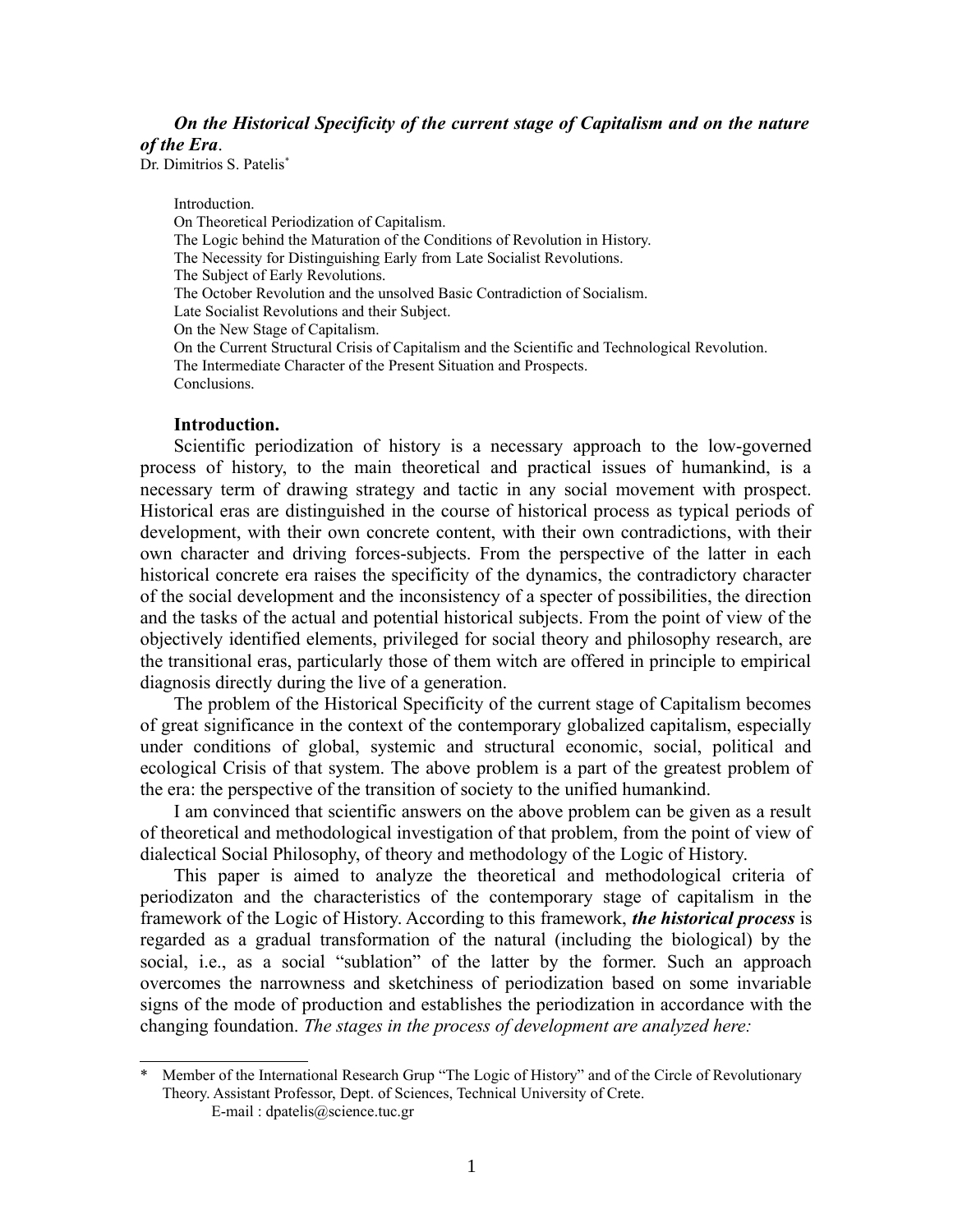*- As the unity of the natural (including the biological) and the social;*

*- As a process of emergence of the social from the natural;*

*- As the transformation of the natural by the social.*

In this way, the following stages of development are distinguished out in the progressive historical development of society:

1. *The beginning of the process of historical devel***opment** – the creation of historical preconditions for society (walking upright, "homo sapiens" species, the gregarious way of life and the corresponding natural-ecological conditions) before society existed.

2. *The primary emergence of society* – primitive-communal system.

3. *The formation of society* (transformation by the emerging society of the natural environment, of those conditions from which it has emerged) – class-antagonistic formations:

• Slave-owning socio-economic formation – the birth of private ownership as ownership of the means of production;

• Feudal socio-economic formation – the development of large private ownership on the non-adequate basis (on terms set mainly by nature);

• Capitalist socio-economic formation – the development of large private ownership on the adequate basis (with means created mainly by humans). The completion of the formation of human society.

4. *The maturity of society (inclusion of the natural base transformed) in the process of the development of society* – classless unified society, communism.

Theoretical research into the historical process makes it possible to reveal the main regularities of dynamics in the development of society and to trace the perspectives of humanity, which are not accessible to the conventional-empirical approach of modern times (Vazulin, 1992).

So, theoretical periodization of capitalism (based on the philosophical and methodological approach of the Logic of Marx's Capital, of the Lenin's analysis of Imperialism, and of the Logic of History<sup>[1](#page-1-0)</sup>), the key points of contemporary global capitalism and the inconsistency between capitalism and the use of scientific and technological progress are pointed out. Theoretical periodization of capitalism is deeply correlated with theoretical periodization of world revolutionary process, of the historical forms of socialist revolutions. Particular emphasis is given to the structural crisis of the capitalist system.

#### **On Theoretical Periodization of Capitalism.**

Capitalist socio-economic formation, according to the Logic of History (see Vazulin, pp. 371-94), is the completion of the formation of human society. It marks the growth of large private property on the basis of produced means of production, (relatively equal to this large private ownership basis), and the dominance of *Commodity-Money Relations.*

The external limit of the extensive development of capitalism is the formation of the world capitalist system (which is limited by the creation of the world socialist system). The internal limit of extensive development is the limit of extension (through concentration-centralization) of the capitalist ownership as an economic form; that is monopoly (see Lenin, 1917).

<span id="page-1-0"></span><sup>1</sup> See The International "Logic of History" School, and Vazulin, 2005, Vazjulin, 2005, Vazjulin, 2011.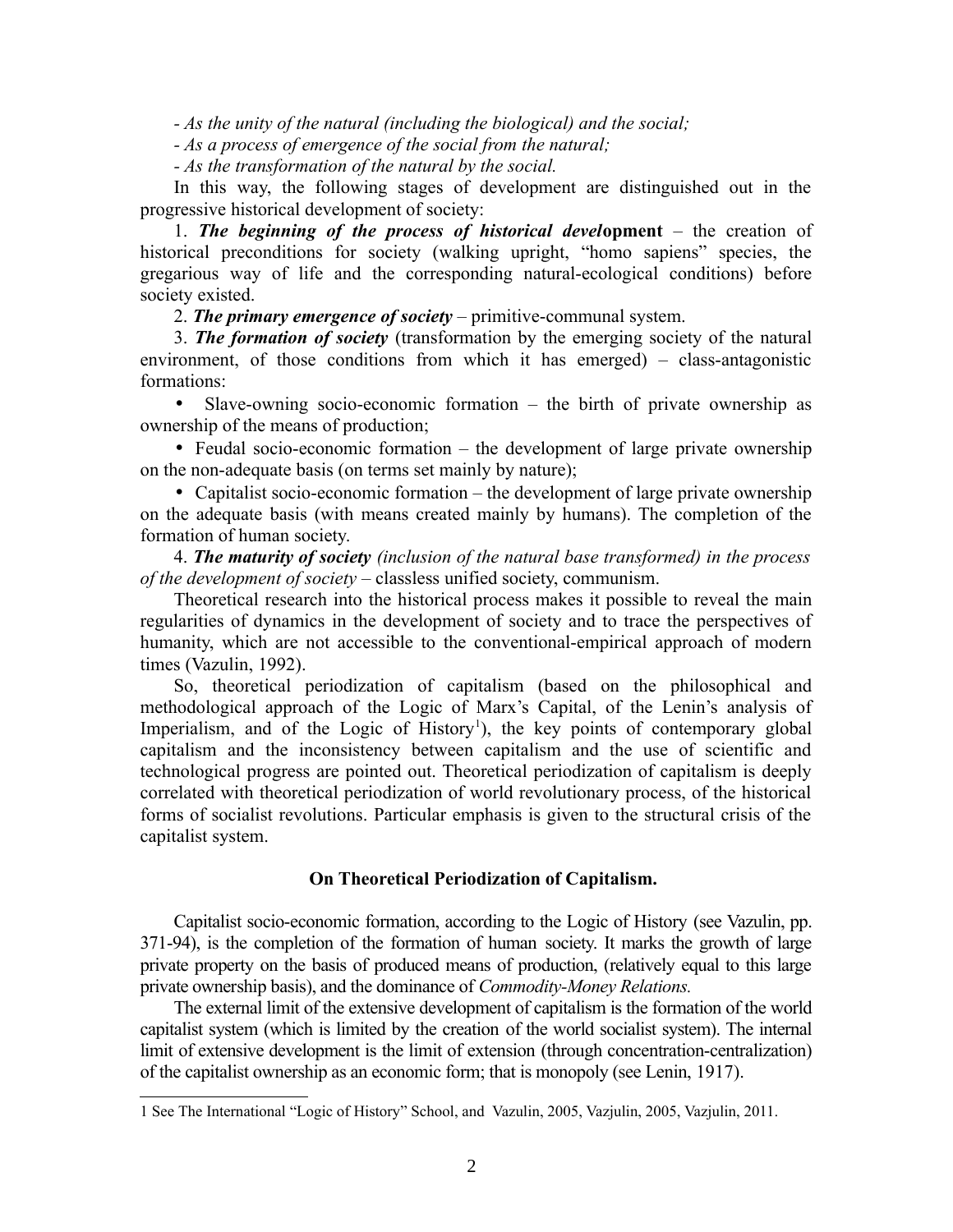Despite the fact that capitalism moves towards its intensive growth, even from its maturity stage (capital appreciation due to machines produced by machines), the intensive growth of capitalism is dominant only at the stage of imperialism. The inconsistency between productive forces and productive relations is intensified. However, it cannot be absolute, because absolute inconsistency requires the absolute elimination of living labour from the production process and the complete automation of production (maximizing fixed capital and reducing variable capital to zero). However, this is an extreme limit (of intensive growth of capitalism), the reaching of which pertains to infinity. Reaching this limit would reject the essence of capitalism, as imposed by the core social relations of production, thus by the position of living labour in the productive interaction between society and nature. The attainment of this limit would also mean overcoming (qualitatively and essentially) the measure of existence of capitalism, as this is dictated by the inner core of the capitalistic relations of production, by the position of living labour in the productive interaction between society and nature.

From this point of view, *the automatic collapse of capitalism is impossible and unachievable*. But the immanent contradiction of capitalism begets the real historical limit of the intensive development of capitalism: *socialist revolution*, which in its essence focuses on eliminating the domination of private property in means of production.

#### **The Logic behind the Maturation of the Conditions of Revolution in History.**

The scientific diagnosis of the international revolutionary process, thus of the position and the role of each specific historical contribution to this process, is possible only in the context of the theoretical and methodological investigation of the causalities, which drive the logic of the history of humankind when is treated as a whole (see Vazioulin 2004). From this point of view the socialist revolution emerges as the necessary form of the law-governed social transition to the actually socialized humankind, to communism.

During the formation of society the escalation of the each time prevalent modes of the production developmental stages of the relations of private ownership (in slavery, feudalism and capitalism) also means an escalation in the transformation of the endowments of the natural and communal element, caused by the making of the social factor. *Private ownership* itself, whose climax is the capitalist private ownership, *is nothing but the first negation of the nature and the community*, a fact also signaled by the competitive element of the exploitation and oppression of class societies, *as an expression of the animal struggle for survival, incompletely transformed by the social making*. In this contradictory course *the very social character of labour, of production, namely the foundation of human socialization and society, arises, forms and matures*. Private ownership, in the contradictory course of its appearance, formation and development (climaxing at capitalism), promotes the social character of labour, while at the same time it puts various barriers to its further development. Now there is *a need for revolutionary transformation of society to the second negation, the negation of the negation, aiming to a dialectical sublation of capitalism and of all the pre-capitalist (animal, communal, divisive, competitive, etc.) endowments of history (while maintaining all the cultural conquests of vital importance in a transformed form) as well as to a transition towards a unified humankind (in harmony with the nature), no longer being in the form of small individual communities at separate apartments (correspondent to pre-*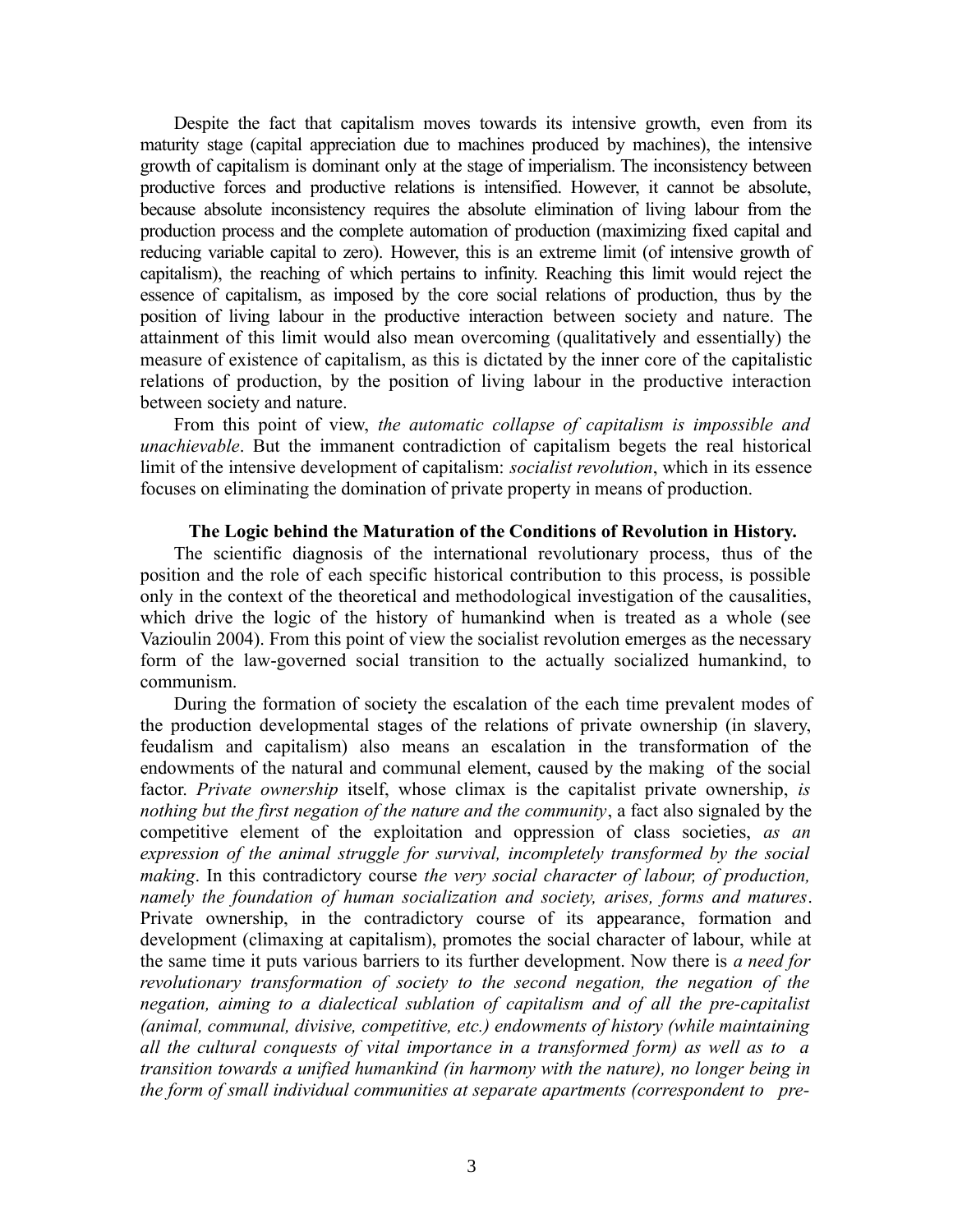*class primitive communities), but being in the first place on a global scale*.

The contradictions of capitalism and the conditions for staging the socialist revolution (as a negation of capitalism in the first place) become mature as soon as the social character of production becomes a technical necessity, through the transition to mechanised production (through the transition from the formal to the real subordination of labour to capital). However at the beginning of the transition towards a mechanised production, the social (or to be more precise the very social character of production) barely appears. The social character of production reaches the stage of its maturity, through the transition towards an automated production, forming an integrated automated complex (automated not only regarding the chains of continuous, sequential production, branches of factories, and etc., but regarding also entire individual sectors as well as all the sectors, consequently the entire network of production in society).

*The center of the international revolutionary process*, due to the immanent imbalance in development in the framework of capitalism (nowadays on the increase), is defined in space and time by the interweaving interests, the aggravation and interlacing of internal and external contradictions, the historical endowments etc., of the international capitalist system in various countries, groups of countries and regions. The international capitalist "organic system" neither extends nor is established equally all over the planet. It brings humankind into an international lattice, into a network–main frame (a "chain", according to Lenin) of relations (production, interdependencies, domination, etc), whose endurance in the various parts of the planet fluctuates according to the historical situation, but with respect to the level of the imbalanced development of production and society as a whole. The contradictoriness of the system, its critical phenomena and the revolutionary situations, as objective conditions of the socialist social (not just political) revolution, is expressed with increased intensity and frequency in the occasionally formed *"weak links"* of this main frame.

Τhis phenomenon is a basic characteristic of the law-governed international revolutionary process (with increasing effects today due to increased imbalance of development). However, in case it is not diagnosed, dangerous delusions may be spread, which result into the disappointment, the frustration and the retirement of the masses.

Despite opposite views, the victorious socialist transformations cannot start directly in the heart of capitalism. The spot they are going to start from again is not a matter of taste or subjective choice, but is defined by the law-governed determination of the occurring center (centers) of the international revolutionary process.

#### **The Necessity for Distinguishing Early from Late Socialist Revolutions.**

For the historically and dialectically educated mind it is clear that any complex historical process needs to go through early-fragile versions and phases until it is established and matures to its late forms. For example: *bourgeois revolutions* suffered repeated defeats, while several counter-revolutions and restorations of versions of the feudal relations and absolute monarchy occurred until capitalism was finally established. In this process *there are two distinct periods: the period of the early and the period of the late bourgeois revolutions*.

The international revolutionary process and the socialist building are not historical exceptions to this dialectical rule.

*V. A. Vazioulin introduced the concept (historical category) of "early socialism"* in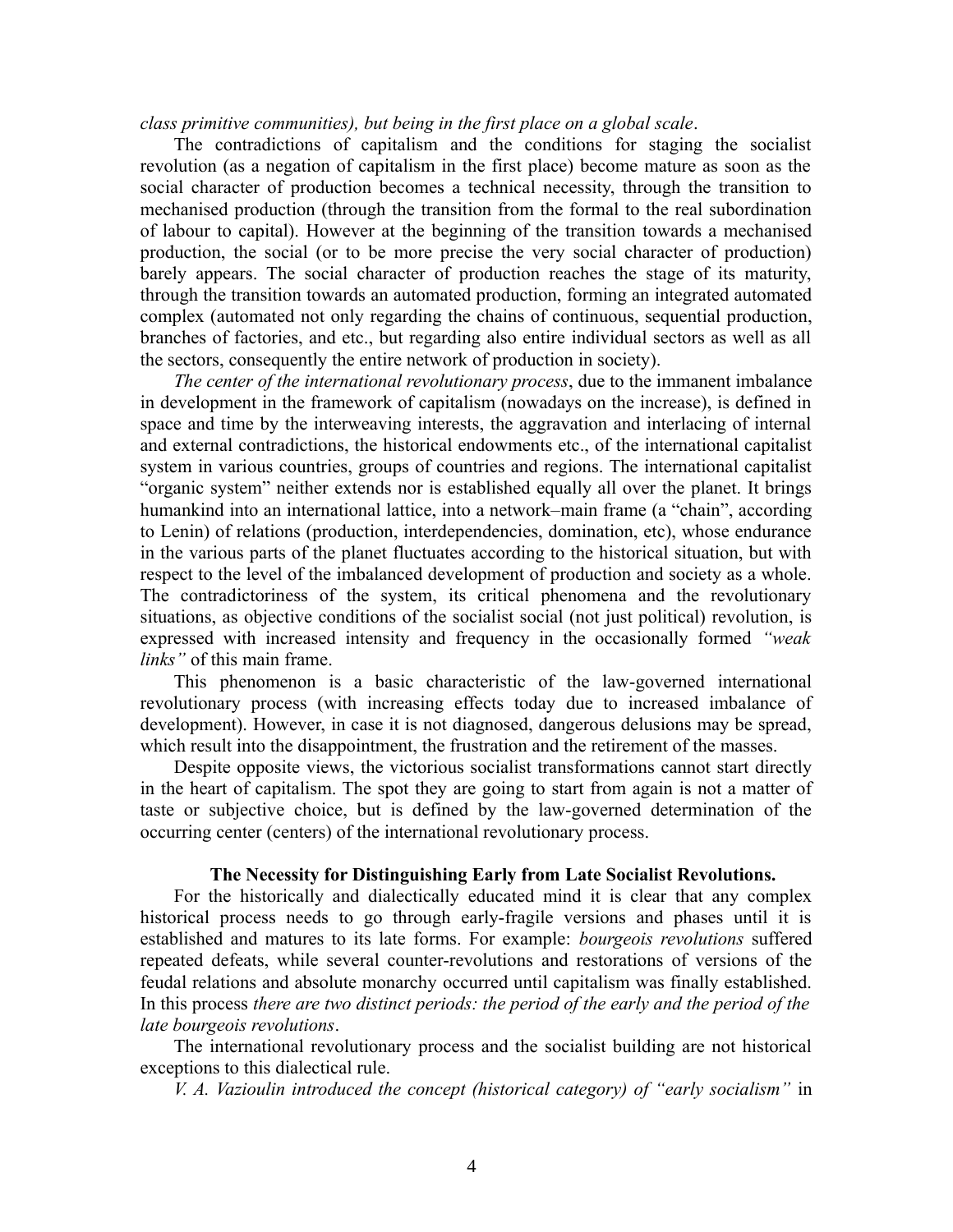the late 1980s-early 1990s, in order to develop the theory of "the Logic of History" *concretising the dialectics of the contradictory route to communism*, in contrast to the prevalent linear views of history (see: Вазюлин, 2005, pp.345-418). The depreciation of the momentous significance of early socialist revolutions may be overcome by exalting the position and the role they play within the dynamic of the changing structure of the transitional era that produces them, in the movement of this structure from phase to phase, within the dialectics of the international, regional and local element during the transition of humankind to communism, through the revelation, on this basis, of the dialectical relation between universal-general, special-particular and individual in their law-governed emergence, escalation and de-escalation, in the conflict between revolutionary and counter-revolutionary tendencies. Consequently, it is necessary to distinguish *two stages in the revolutionary process and in the building of socialism on international scale* in order to refound the theoretical communist perspective.

This concept as a form of reflection and generalization of the real historical process, according to its essential attributes, aims to show, through theory and methodology, the ways and the means for positive resolution –at first in the field of revolutionary theory– of the complex of problems that acts as the philosopher's stone of an existential importance for the approaches and doctrines of the left. The adoption of this theoretical and methodological approach on the side of an increasing number of thinkers (mainly young) coming from various countries, traditions and components of the left-wing is a fact.

Τhe first stage of this process consists of waves *of the "early socialist revolutions"*  in countries described by an inadequately socialised level of production development. Early socialist revolutions result as a causality anywhere their objective conditions, among which is the revolutionary situation, appear.

#### **The Subject of Early Revolutions.**

The above processes are neither "processes without a subject" (according to Louis Althusser) nor above politics. Considering a generally undifferentiated view on the working class (apart from the concrete historical forms of labour), versions of which (from economism to metaphysics-messianism) are prevalent among the leftists, there should be an epigrammatic reference to the character of the subject of the early and late socialist revolutions.

*The subject of early socialist revolutions is the traditional proletariat, the industrial working class, which is involved mainly in repeated, manual, executive, laborious, onedimensional and often unhealthy labour processes, which emerge as a means for the (chiefly quantitative) satisfaction of constant requirements.* Man's activity becomes a derivative of the prevailing technical and social conditions, is squeezed into them and is reduced to non-creative functions. The character of the labour of this type of working class is related to the *transition from the formal to the real subordination of labour to the capital*, which results from mechanised production. As a result of the latter the division of labour turns into a technical necessity dictated by the real conditions of production. The historical necessity for turning this traditional working class from a class "in itself", that is, an economically defined category with no self-awareness, to a class "for itself", fomed by workers with a class-conscious view of the world, and ready prepared and determined to pursue class conflict against capitalism, is generally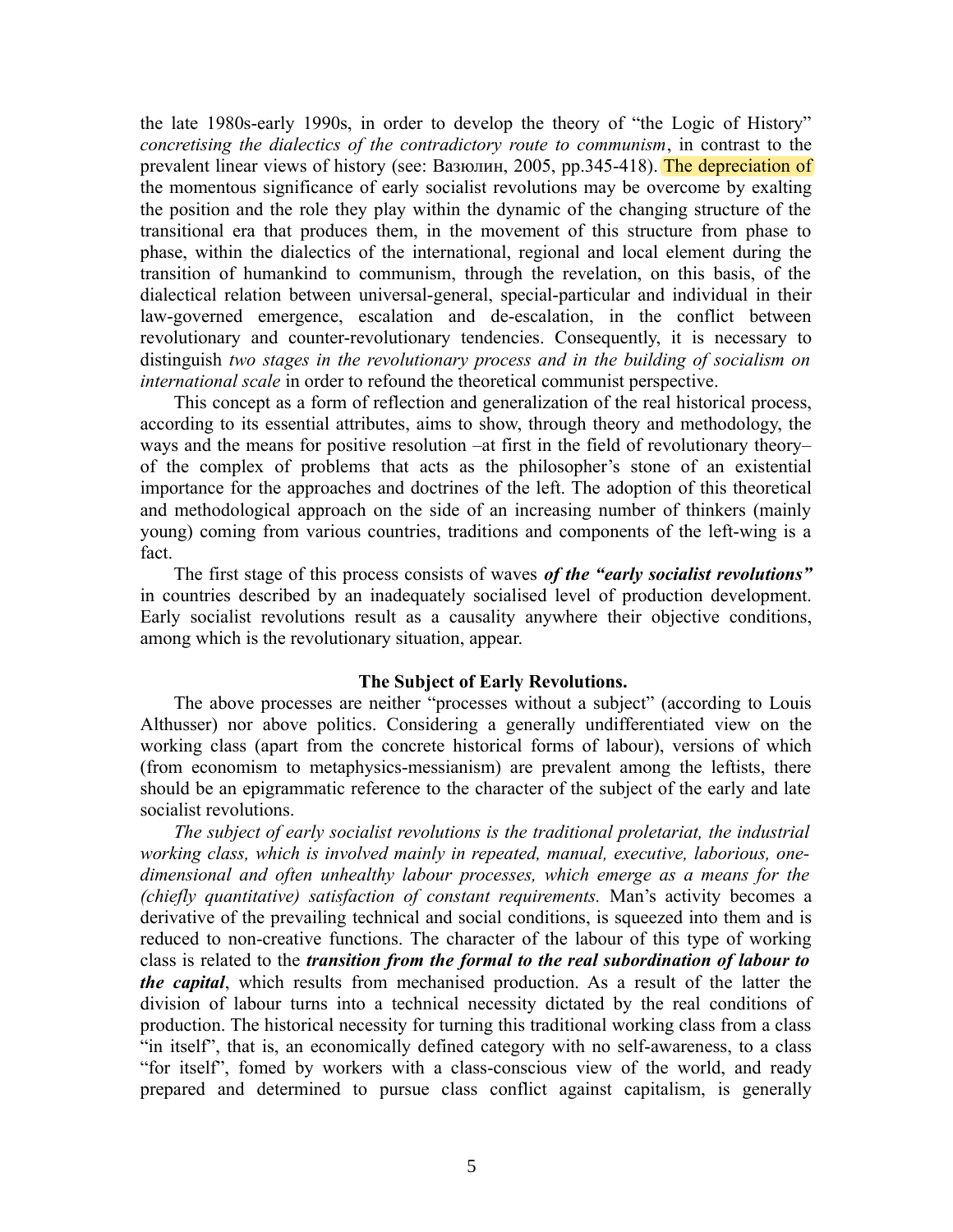connected with the development of the theoretical conquest of classical Marxism, hence the ideological appreciation and use of this conquest as well as the respective politicalorganisational patterns (i.e. the "new type" of Leninist party in the early 20th c.).

As a result of the action of this subject and its allies, the early victorious socialist revolutions appear and "early socialism" emerges, whose main characteristics and causalities were mainly revealed by the historical experience of the USSR. *There are two basic characteristics of the early socialism* that results from the victorious early socialist revolutions: a) *it surfaces and develops on a* (bequeathed from the version of capitalism it overthrows) *material, technical and cultural basis, which is not completely commensurate to socialism (not to mention the instant prospects for transition to communism), under the conditions of an inadequately socialised character of labour and b) it emerges in a framework in which the forces of the capitalist world have the supremacy*.

### **The October Revolution and the unsolved Basic Contradiction of Socialism.**

Some consider the character of the October Revolution in the way the Mensheviks and the Second International did: as early –with the present meaning: as something emerging early, before its time, which allegedly occurred out of place and time, as if Lenin and the Bolsheviks had staged a coup d' état. However, early socialist revolutions are neither ordered nor encouraged by any kind of deontology. They result as causality wherever their objective conditions, and mainly the revolutionary situation, appear. As revolutionaries the Bolsheviks had no other choice since the revolutionary situation had already broken out.

However, the endowments of the low developmental level of productive forces (with strong presence of the pre-capitalist manual-executive labour) de facto attach to the imposed by the socialist revolution relations of production the character of formal socialisation. Due to the fact that the victorious early socialist revolutions at first break out in one and later in more countries, they are under capitalist encirclement, while surrounded by stronger enemies and suffering foreign invasions and wars –World War II, Cold War and numerous local hot military conflicts–, which they face through the hasty building of socialism (i.e. industrialisation and collectivisation in the USSR), "militarisation" of society, geopolitical tactics for precipitate avulsion and protection of the maximum "living space" for socialism, etc. The imbalanced development of productive forces also leads to a low level of integration among the countries of early socialism, tension with geopolitical elements of the past, sometimes even to military conflicts between them (i.e. Yugoslavia-USSR, China-USSR, China-Vietnam, etc.).

It is understood that the degree to which the social character of production matures, which is necessary and enough for rupturing the weak link, as well as for overthrowing and negating capitalism, is not enough for the positive building, for the formation and development of communism. In the second case the criteria for evaluating the degree to which the social character of production (as well as the rest of social aspects) matures are no longer the criteria of capitalism, but the criteria of communism as a process. Therefore, there is a developing process of conformity – non-conformity of the social character of production with socialist relations of production.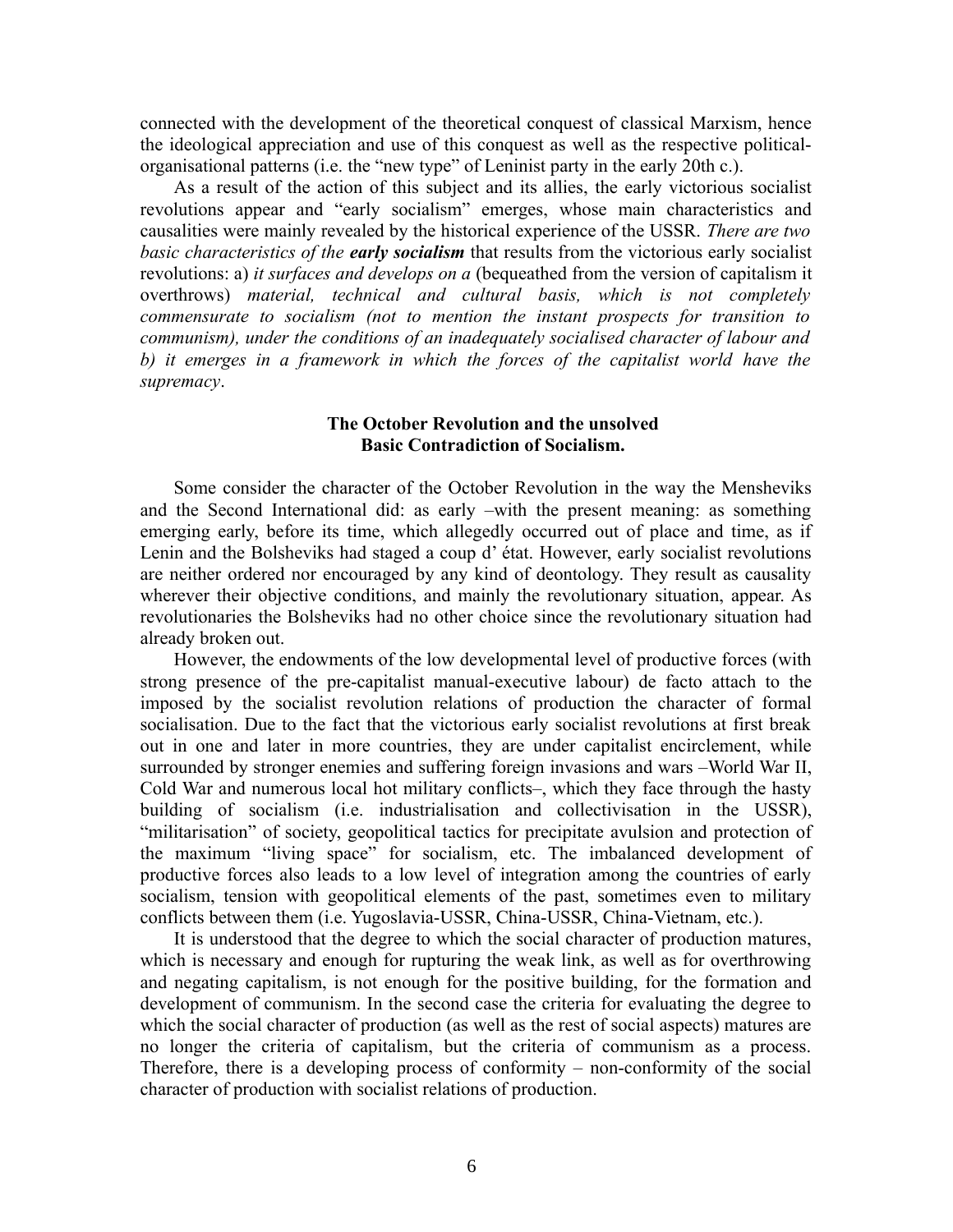Consequently, *the basic contradiction of early socialism* (and the general socialistic building, as a process *of the formation of communism*) is the contradiction between the social ownership (formal socialisation in the beginning, nationalisation) of the production means and poor development, "immaturity" of the social character of production or, in other words, the contradiction between formal and real socialisation<sup>[2](#page-6-0)</sup>. Thanks to the experience of the USSR and the People's Republic of China as well as of the rest of the countries that resulted from the early socialist revolutions of the 20th century (East Europe, Korea, Vietnam, Cuba, etc.) we can conclude that this contradiction, in connection with which all the rest of socialist contradictions (physical and mental labour, executive and administrative labour, country and town, equality of nations, etc.) is historically necessary and law-governed. *Historical experience has revealed that early socialism (and any socialism) will either resolve, promote this basic contradiction, while moving to communism, or will regress during its resolution, will move backwards, which*  will result in subverting the conquests of the revolution and gradually enforcing *tendencies towards counter-revolution and restoration before the final predominance of these tendencies.*

*At the stage of immaturity, of the process of forming and maturing the social character of production, both socialist and capitalist relations of production may exist. Τhis stage is the material and technical basis of the necessity for early socialist revolutions, the coexistence of two social systems, as well as the counter-revolutionary attempts towards restoration, which accompany early socialist revolutions as a causality.*

#### **Late Socialist Revolutions and their Subject.**

The completion of the first stage leads to the *transition to the era of the "late socialist revolutions"*, which will lead to the permanent and irrevocable elimination of capitalism. Only when the international revolutionary movement and socialism develop on such a scale that the possibilities for the parasitism of the developed capitalist countries will disappear (as well as the opportunities for buying off-manipulating all the components of their working class, both traditional and new) they will lead to the *revolutionary transformation of the subject of late socialist revolutions* and to the outbreak of socialist revolutions in developed capitalist countries focusing the struggle on the heart of capitalism.

Likewise, *there are two basic characteristics signalling the onset of the era of late socialism: a) socialism starts to develop on a material, technical and cultural basis, which is completely commensurate to socialism (moving in the direction of communism) under the conditions of an adequately socialised character of labour and b) the development of socialism takes place within a framework in which the forces of the socialist world start to have the supremacy against the forces of the capitalist world*.

*The subject of the forthcoming late socialist revolutions is a different type of worker,*  who is formed and develops in labour processes described by renewal, development, *creativity, development of creative abilities, global-universal orientation and the need for* 

<span id="page-6-0"></span><sup>2</sup> In the first place this contradiction may be perceived in proportion to a *historical* contradiction *in the development of capitalism.* In the early phases of capitalism (until pre-industrial handicraft, "manifactura") *the labour of a craftsman worker* (working with manually-operated tools) *was formally subordinated to the capital* through the supervisory, organisational, administrative, etc. operation of the capitalist. Only when production is mechanised and the division of labour becomes a technical necessity dictated by the real conditions of production *is labour really subordinated to the capital.*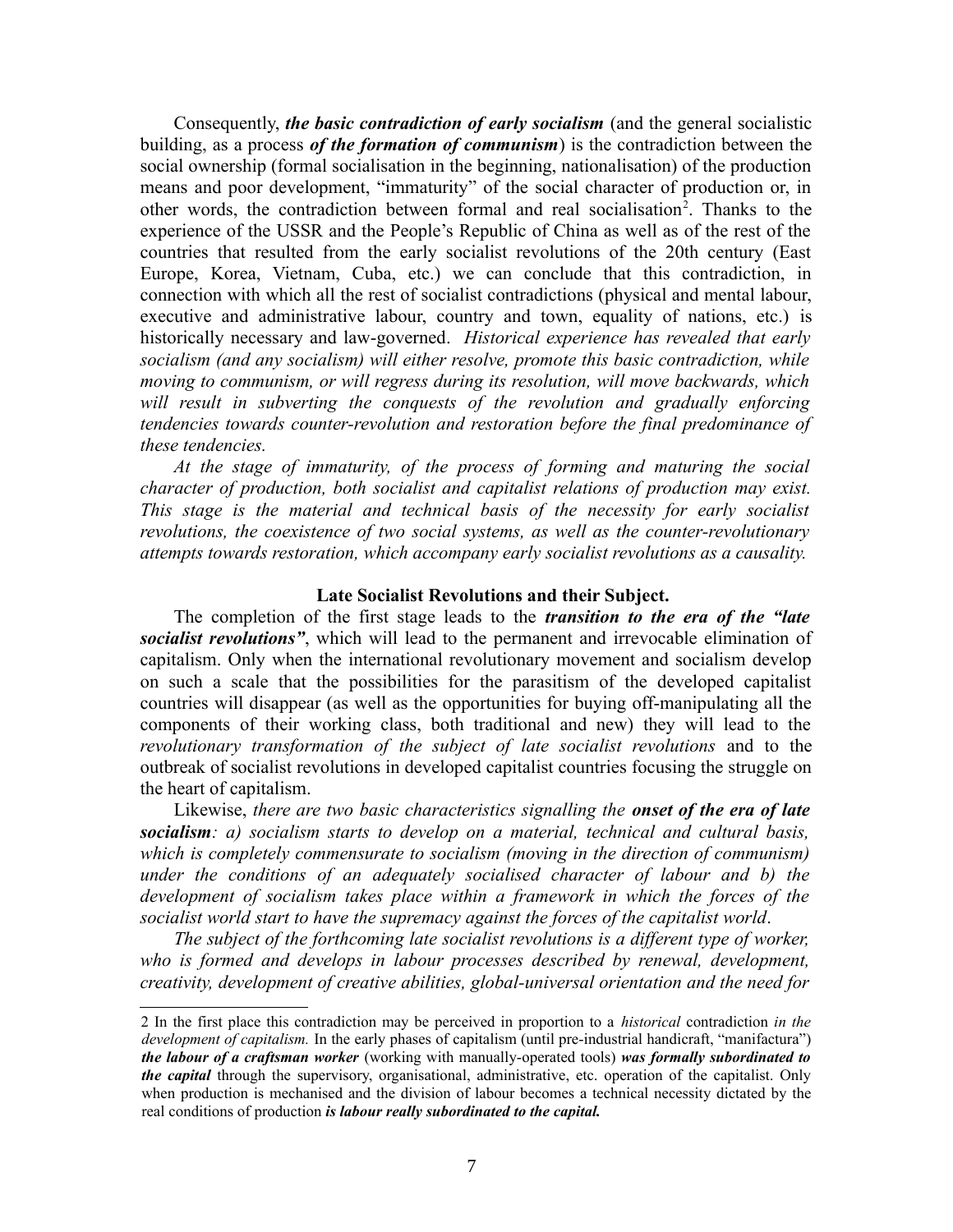*labour (not labour as a means and product for intimidation via starvation or repression)*. It is the subject of the activities connected with automatisation, which stop being considered as labour in the traditional meaning of the term, while a pre-representation of the developed form of those activities is provided by the most creative moments of scientific and artistic research activity, what Marx used to call "*universal labour*". Τhis subject is today produced and reproduced by the international capitalist system in an imbalanced way as a class "in itself", under objective conditions that reproduce the phenomena connected with attitudes of "labour aristocracy". *Τhe subject of this labour is not directly subordinated to the rigidity of imposed and established material and technical terms. It handles and creates full-range developmental and developing materials and ideal means and modes of the influence of man on his environment, which are at the same time both means and modes of correlation, interaction and communication among the people. It is exactly these characteristics that may distinguish the subject that, when transformed into a class "for itself", will consciously carry out the*  basic contradiction of socialism, which will at the same time annul the contrariety *between productive forces and relations of production (when productive forces will be transformed into relations of production and vice versa)*.

People are unable to control the objective conditions of their existence without being able to create and change them on purpose. This is the basic aspect of the start of the predominance of living against dead labour.

A law-governed and prerequisite condition of the course of humankind to communism is the *conscious involvement of the subject in the promotion of revolutionary transformations to a degree directly proportional to the breadth and the depth of these transformations*. Hence the vital importance of the fundamental development of the revolutionary theory and methodology through the dialectical sublation of the conquest of classical Marxism (see: Вазюлин, 2005) in order for this subject to constitute a "class for itself".

However, in the first place this subject should exist as the agent of the respective properties related to cognition and conscience, which are not due to the inspiration from a holy or devilish spirit, but chiefly subject to the character of its working activity and its relevant broader cultural education.

When the USSR faced the need for transition from the extensive to the intensive type of development (late 1950s, early 1960s), the new subject that could promote this transition by elevating the basic contradiction of socialism to a higher level was statistically, socially and politically insignificant (some of its elements appeared in certain sectors of science, aerospace and military industry).

#### **On the New Stage of Capitalism.**

If we tried to give a concise definition of the current stage of capitalist development, of global imperialism, we would say that it is the transnational-monopolistic stage of capitalist subordination of humanity to transnational-multinational monopolistic corporations.

The characteristics of this stage are:

1. The concentration and centralization of capital, as well as socialization of production. The high-level development of the latter creates the current internal limit of capital extensive growth: the transnational monopolistic corporations, which play a decisive role in economic life on a global scale.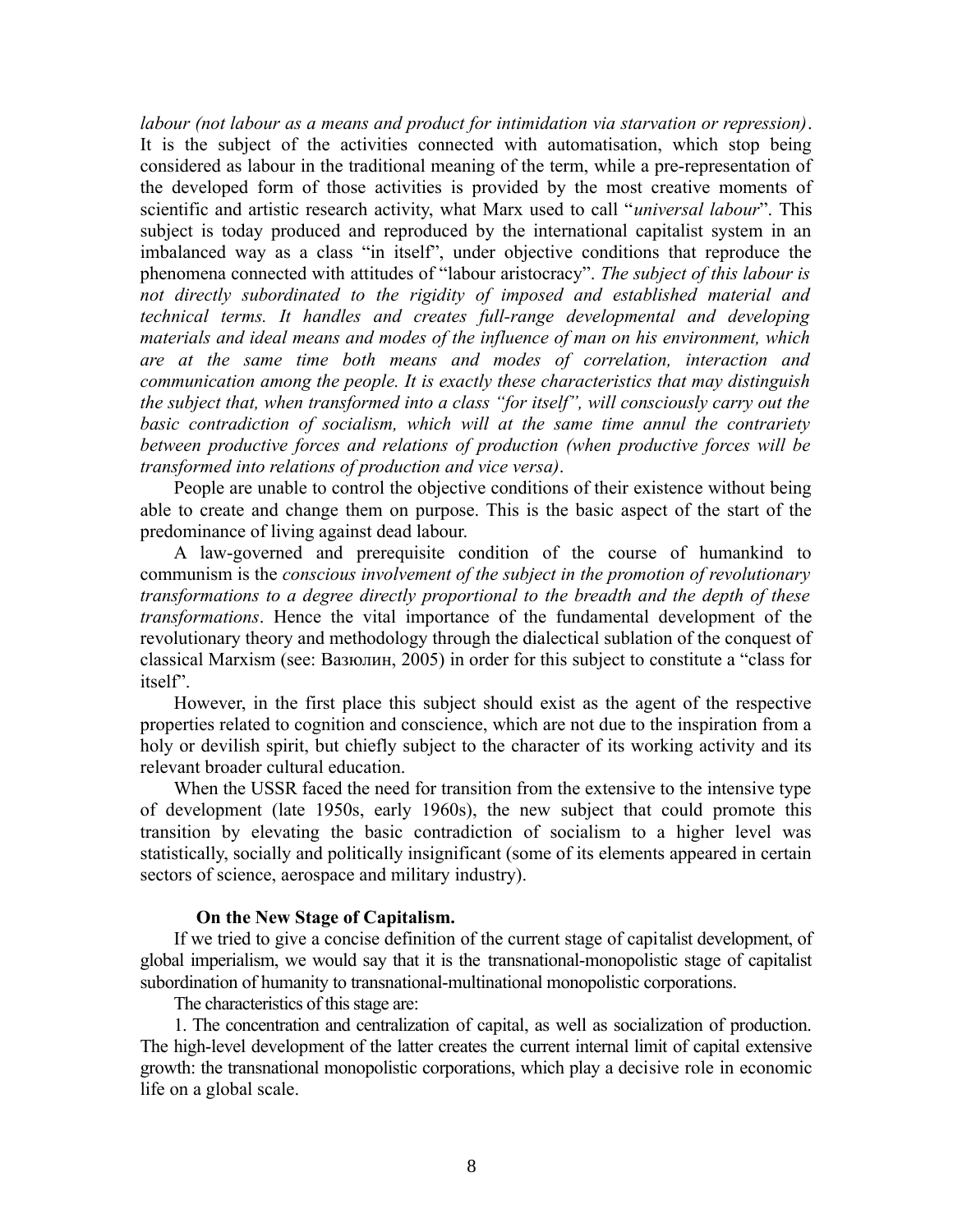2. The merger of financial and industrial capital, more specifically the subordination of the second to the first, and the formation of a global financial oligarchy on the basis of this financial capital. We need to stress the importance of instant financial flows, which are getting related to production trough several intermediary levels and forms. This is accompanied by the corresponding transfer of parts of the production process all around the globe, which has acquired pronounced importance, instead of traditional exports of capital and goods.

3. According to the second stage of scientific-technological revolution, the creation of a technological basis of globally distributed and inter-networked production is done by transnational monopolistic corporations, in terms of production and not only in terms of export circulation of capital (also see Bakan, 2004). The creation of such a basis, on the one hand leads to the real subordination of global labour to globalized capital (the global distribution of labour turns out to be a technological need), and on the other hand, marks the beginning of the creation of global productive forces, shaping the technological basis for the unification of humanity, according to radical changes of character of the labour<sup>[3](#page-8-0)</sup>.

4. Given the change of the limit of extensive growth of capital (due to the restoration of capitalism in most countries of early socialism in the twentieth century) as well as of the limit of intensive growth of capital (due to the second stage of the scientific-technological revolution and restructuring of production), the following results are observed:

• Escalation of the division of the world among the international monopolistic corporations and subordination of society to these corporations.

• Reconstruction of forces and establishment of poles for the division of land (soil, subsoil, sea, air, space) and power among the biggest and strongest capitalist powers.

Globalized imperialism is a distinct stage of the development of capitalism. During this stage the dominance of multinational monopolistic conglomerates and of financial capital is shaped, instant cash flows are becoming significant, the technological basis for the unification of production is created by conglomerates, the redistribution of wealth among multinational monopolistic groups is increased and the major capitalist countries are struggling for redivision of land, subsoil, sea, air, space and power (see and Ziegler, 2002, 2005).

 *The scientific and technological revolution is associated with the transition from the extensive to the intensive development of the economy as a whole. This* correlation leads to radical transformations in the structure and dynamics of productive forces:

• With respect to the combination of quantitative and qualitative characteristics of products, taking into account the meeting of the needs of all the members of society (more or equal to the minimum, less or equal to the maximum), and the waste byproducts that derive from the productive activity upon nature and society

• With respect to the breadth, depth, strength, inflexibility-flexibility correlation, rate of operation, layout and the interconnection of technological provisions of

<span id="page-8-0"></span><sup>3</sup> However, this is not a linear process without contradictions. Those changes of the character of the labour, are tendencies, more or less pontificated-deformated, because of the subordination of global labour to globalized capital. In modern global capitalism, the labour which is associated with the operation and development of several levels and forms of automation, is part of the overall labour, localized in more or less certain enclaves. The automated production has as a broader basis the still non-automated production.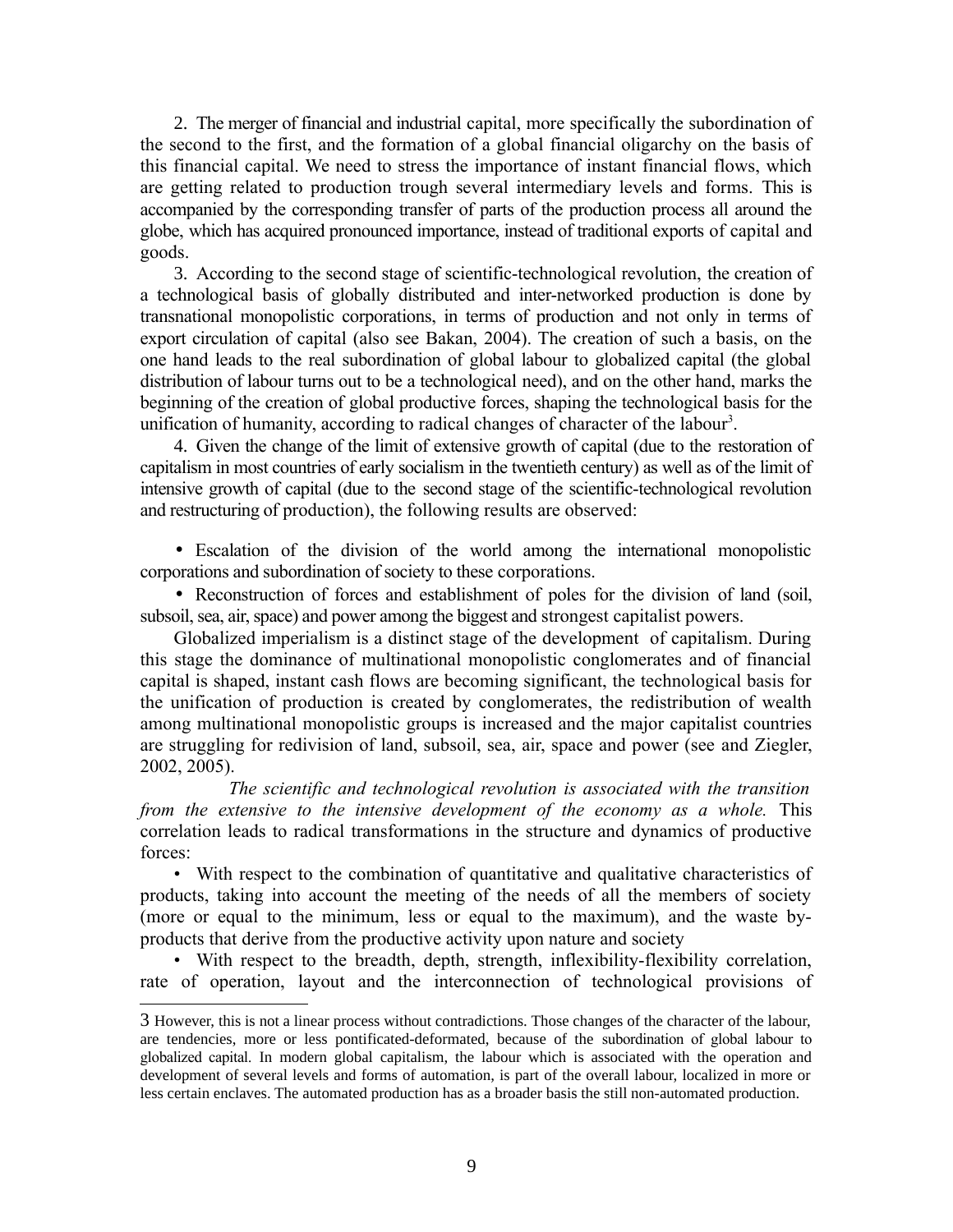production means, as determined by the nature, level and degree of integration of scientific knowledge in those

• With respect to the nature, level and degree of combined targeted implementation of laws of nature and society, depending on the degree of conversion of science into a direct productive force, which entails the corresponding expenses of natural and social resources

• With respect to the texture and character of objects, materials and processes of the productive activity upon nature

• With respect to the technical and organizational aspects of distribution of labour

• With respect to the character of labour, the kind of effort that is required from the subject to produce the object (directed to the part or to the whole, manual and intellectual, continuous-repetitive-monotonous and rotating-changing-creative, executive and performative, and so on)

• With respect to the kind of psychosomatic properties of the subject (human being) of the labour, in terms of the structure of this subject, the scale (individual, group, unified humanity) and the relationships between its components

• With respect to the correlation between creative and destructive processes, and so on.

This revolution upgrades the subject of labour in a controversial way, by upgrading the real terms of production. The creation of different levels of automated production systems, dramatically changes the position and role of humans in production as well as the dynamics of the productive forces of society. These changes do not involve quantitative expansion of production processes on a stable-invariable technological basis, but mainly qualitative changes on the productive forces, the technique, the organization and the training-education of the subject of labour. These are the exact changes that mark the transition towards the intensive type of economic development. The above processes are taking place in a contradictory way. This is not a linear evolutionary process of pure technological character. These processes are associated with the entire complex of human activities and relationships (with the prominent role of relations of production) and require a gradually more active and conscious involvement of the social subject. These processes are unlikely to be thoroughly and effectively interpreted, by applying the various technocratic approaches or the methodologically similar anti-technocratic trends (both unable to understand the dialectical character of the development, the logic of history).

## **On the Curent Structural Crisis of Capitalism and the Scientific and Technological Revolution.**

Any *new technology intersection* ("paradigm") is not consolidated into large-scale production instantly and effortlessly. At first it appears as an abstract potentiality from the existing range of practice-applied outlets generated by basic research and fundamental scientific knowledge, in a feedback connection with the technological capabilities and the production needs of the time. Thus, it escalates into actual potential, through applied orientated research programs, which evolve into experimental manufacturing processes and industrial production surveys - in particular patents – until it is made productive, through its technological processing. The above process is not a linear process of free choices, based on a series of logical steps. The actual socio-economic conditions (profitability in the case of capitalism) are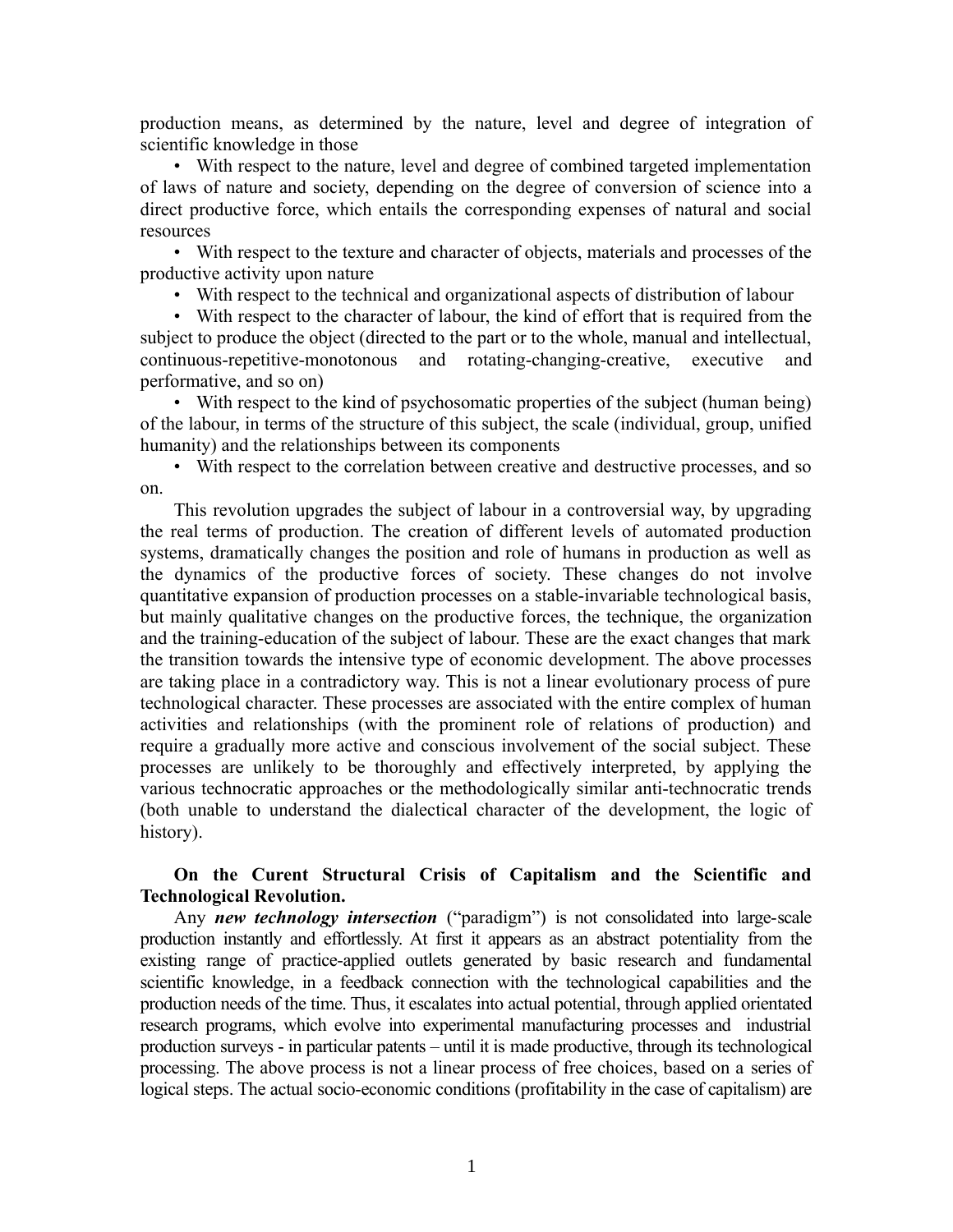involved in every step along the way, accelerating or retarding, orienting and disorienting, creating incentives, disincentives, barriers or failures, imposing certain directions over others, and so on. Only a small part of patent rights, held by the monopolistic conglomerates, are used in a productive way. A great part of them remains bound (using the benefits of the patent monopoly and the capacity of patents to block innovations) in order not to be used by competitors, as long as there are chances of profitability or monopolistic excess profit from already invested capitals in other preceding technologies. The last thing the monopolistic conglomerates desire is to provide competitors with a new series of unexpected strategic moves. Typical example of this are the institutional changes in higher education and research (the Bologna Process, Common European Research Area [ERA], and so on), changes that suggest the systematic undermining of basic research (physical and social) and clearly support the institutionalization and reproduction of a unilateral mechanism, oriented towards directly applied and technological outlets, rather than the available acquisition of basic research.

In any case, technological reconstructing of production is neither the first nor the most direct or only solution chosen by capital. As a result of the intensity of the quarrel in conditions of crisis (which occurs between the poles of labour and capital at a national, regional and global level, between the monopoly corporations for intrasectional and intersectional domination, between old and new imperialistic poles, between monopolized and nonmonopolized capital, and so on) and the resulting changes of global current events, capital has the tendency to resort to the following solutions, or a combination of these:

1. Relocation of production (spatial fix) of the enterprise in countries and areas with the optimal combination of exploitation of labour, energy, natural resources, transfer, anti-pollution legislation elasticity, and so on

2. Technological reconstruction of production (technological fix)

3. Transport to more lucrative, less concentrated, and so on branches of production (product fix)

4. Exodus to the financial sphere (financial fix), through the sale of production units, and the turn to financial or other temporary investments (also see Silver, 2003).

As a rule, the solutions chosen by capital are derived by a series of repeated trial and error, until the choice is the safest way, always depending on the circumstances and the choices of competitors.

As far as the *technological component of productive forces* is concerned, which is the basis of the actual intensive development of capitalism, we need to note that there is some contradictory, deterministic escalation.

In the *early twentieth century*, *the first stage of scientific and technological revolution* (the beginning of automation in the level of production, departments, laboratories, single energyproductive units, in series and in sequence production-assembly, mass production via assembly lines, Fordism, Taylorism, and so on) set the ground for the intensive development of imperialism. At this stage, the export of capital over the export of commodities has a vital role, as this is gradually shaping the global system of productive relations, on the basis of financial capital, within the privileged area of circulation. Crises and wars have consolidated the policy of state-monopoly regulation in various forms. The experience of the previous structural crisis of capitalism (1929-33), shows that before the outbreak of the crisis, there is a significant slowdown in the pace of industrialization (Richta, 1967). Since the decade of 1930-1940, during the Second World War and especially during the Cold War, 'monopolies put into circulation a large number of inventions and patents, thus increasing the pressure for innovation.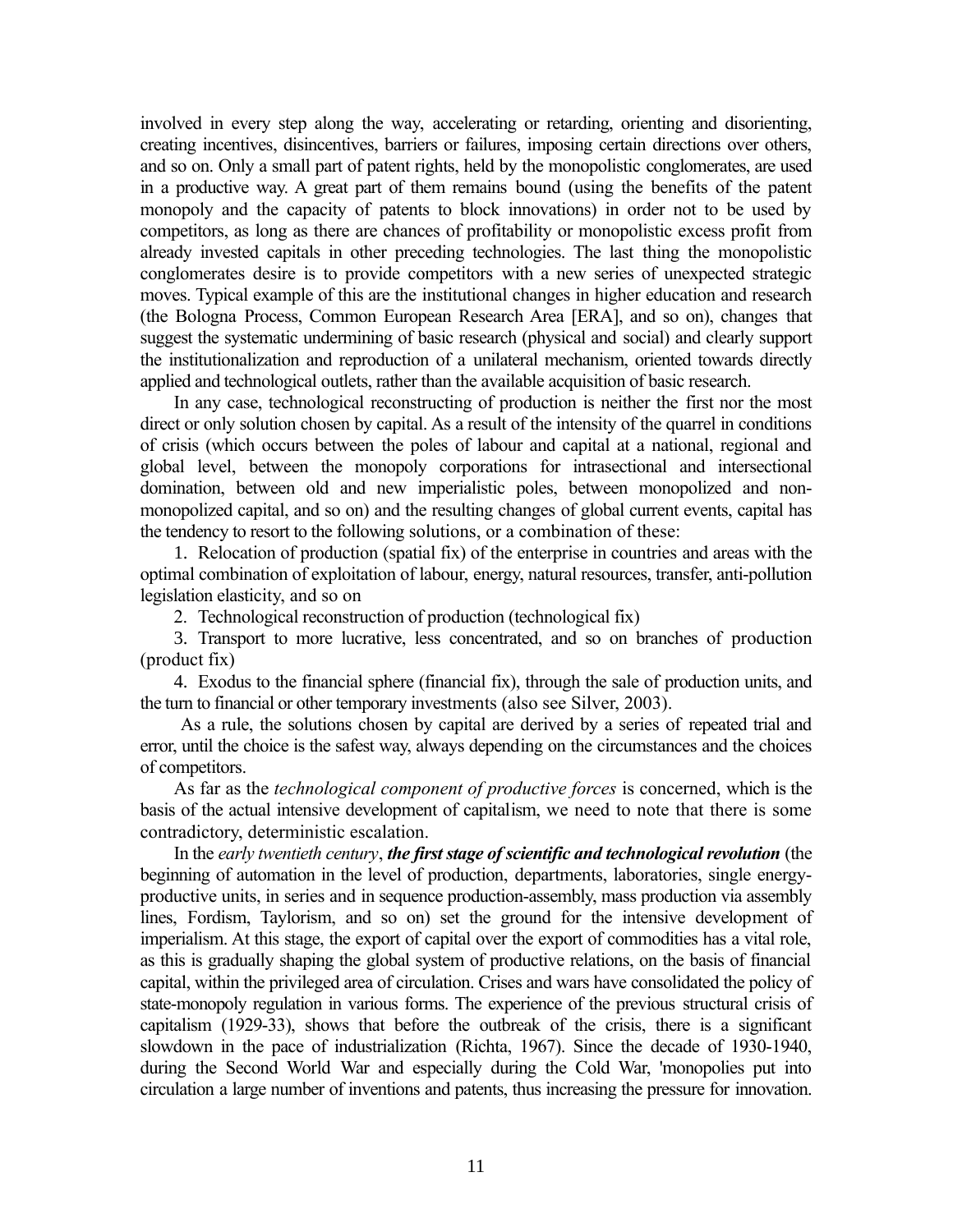Expenses are spent very quickly on basic and experimental scientific research. The social position of technique is restored and economic growth is remarkably accelerated again' (op. cit.). This recovery is largely associated with the Keynesian policies of state interventionism, public expenditure and state-monopoly regulation, the origins of which are linked with war and military expenses. This recovery is associated with labour struggles and the exercised pressure that is exercised (de facto) by the countries of 'early socialism', which emerged after World War Two.

The *second stage of scientific and technological revolution* (which coincides with the rapid growth of multinational corporations) began in the late 70's and 80's. The key feature at this stage is the transition to another level of intensive development of capitalism, the intensive development of an *information technological complex* (single automated complexes, production of automated devices by other automated devices, automation of industries, space technology, launch of telematics and networking in the level of a world wide network). This has resulted in restructuring in terms of labour relations and relations of production, stimulated by the strategy of neoconservatism/liberalism; the latter expresses a different view, opposed to "bureaucratic rigidity", which is a typical feature of the state monopoly scheme.

These days are marked by a *new turning point in the productive forces*, a turning point that paves the way for the upcoming *third stage of scientific and technological revolution*. The range of possibilities of that stage leads to new achievements in basic scientific research. Hence, a wide array of attainments is imminent: intensified promotion of *automation and information-technology complex, upgrading of networking, telecommunications, biotechnology, nanotechnology, emergence of new sources of energy with a high rate of return, and new flexible ways of using soft and renewable energy resources, new possibilities of impact on humans and the human psyche, hydrogen energy, etc.* The multinational companies and the countries that control and manage these achievements of scientific and technological progress, hold a hegemonic position in the world.

The transition to the new technological model will be the new *third stage of scientific and technological revolution* that will radically enhance the socialization of production. In addition, it will further develop technologies and production processes within a global scale, the nature of labour, and the efficiency of basic strategies of economic development. In other words, it will radically change the characteristics and the composition of the global working class. Under these conditions, new channels of communication between research, technology and production, as well as new requirements of education and training, for the subject of labour, will be established.

By upgrading the social character of labour, in the process of this contradictory development outlined above, the lines of the labour camp are enriched with new armies of workers who are not associated with repetitive, monotonous, manual and execution-based jobs, but on the contrary, with renewable-developing, mental, and performance-based jobs (involving creation, installation, configuration, monitoring, control, optimization, and development of automated technological processes of various types and levels). The type of personality and collectivity that these new workers develop, gives them the opportunity to evaluate the scientific and technological potentials of humanity, in a global-scientific scale. This view enables them to exceed the limitations of hetero-determination (and therefore of defensiveness-negativity) between the two poles (labour-capital) and highlight the best potential not only for the needs of a specific class, but of society as a whole and for the inevitable necessity for the unification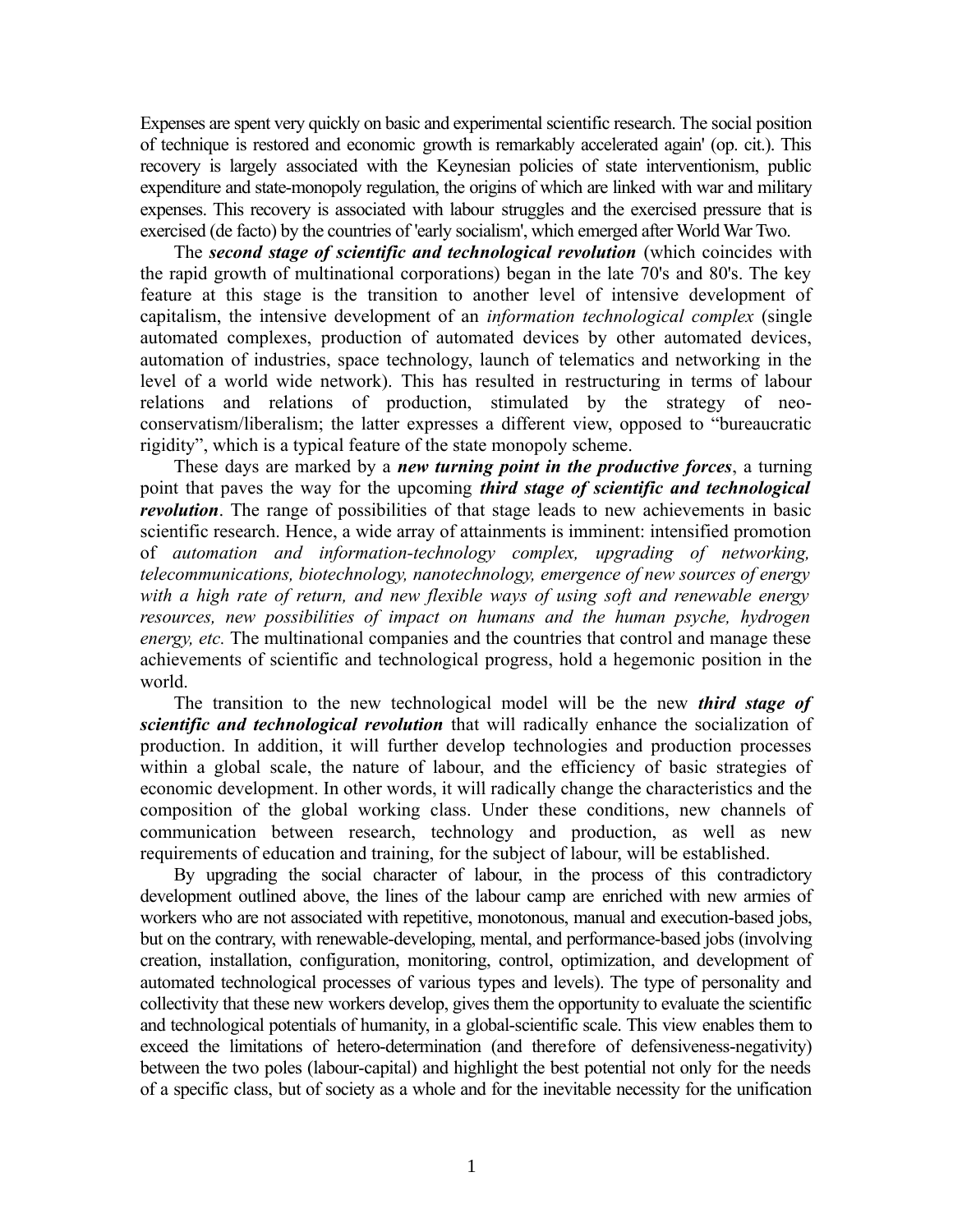of humanity. This is a necessity that objectively matures in any subsequent turning point in the development of productive forces, with the main component being man himself as the subject of labour. For the unification of humanity to happen, in the context of another type of development culture, a necessary condition is a harmonious relationship with nature, not as an excuse for some selfish motives, or as fragmented solutions; it is rather an all-round protection, a rehabilitated and consciously creative development of the objective conditions of human existence.

#### **The Intermediate Character of the Present Situation and Prospects.**

Under conditions of global, systemic and structural crisis, the most aggressive capitalist forces are desperately seeking ways out of the crisis, destroying the main force of production (working-class) through the social war against labour, using public external depth and other instruments for colonization of regions and countries, not only of traditional depended post-colonial countries, not only of the so-called "Third World", but also of "peripheral" countries of one of the three centers of the so-called "First World", of the European imperialist integration-"European Union"[4](#page-12-0) (such as Greece, Ireland, Portugal and Spain). The targets of the most aggressive forces of world global financial capital in this war are the people of the "weakest links" of the system, especially of the Eurozone's periphery, against which they are using brutal forms of colonization. The outcome of this war will be largely dependent on the international revolutionary process, on whether (and to what extent) the international labour forces will effort to develop their own strategy of coming out of the crisis, and on whether the global capitalism will be disrupted, through the detachment of some of its "weakest links".

If we try to understand the present era with respect to the international revolutionary process, we will realise that it is a period in which *the round of the early socialist revolutions is not completed; it is also a period preparing the preconditions for late socialist revolutions. A strategic issue of our time is the theoretical preparation for the new stage of the historical development of society, for late revolutions, late socialism*.

*The revolutionary movement has to address –with respect but without dogmatism– and critically-revolutionarily evaluate the highly valuable experience of all the components of the defeated movement and particularly the experience connected with the early socialist revolutions of the 20th century, without being trapped in sanctifications, memorial services, resurrections and scornful-nihilistic renouncement*.

Early socialism provides the opportunity for deeper and more realistic examination of future processes. The investigation of the course of early socialism in countries where it prevailed with its own means (and particularly in the USSR) is important not only for the development of the theory of early socialist revolutions, of early socialism, but also for the development of socialism in general as a process for the transition to communism. It is exactly *in the deeper and most durable version of early socialism, in the USSR, where the contradictions and causalities of early socialism, and generally of any socialism, were expressed in the most vivid way.* Thus, *the new revolutionary theory, the* 

<span id="page-12-0"></span><sup>4</sup> The current crisis is a chance for the people to liberate themselves from illusions about the character of E.U. E.U. is an imperialistic finance and political "prison of peoples", and Euro (as a construction of European finance capital) is the main monetary-financial instrument on this exploitation.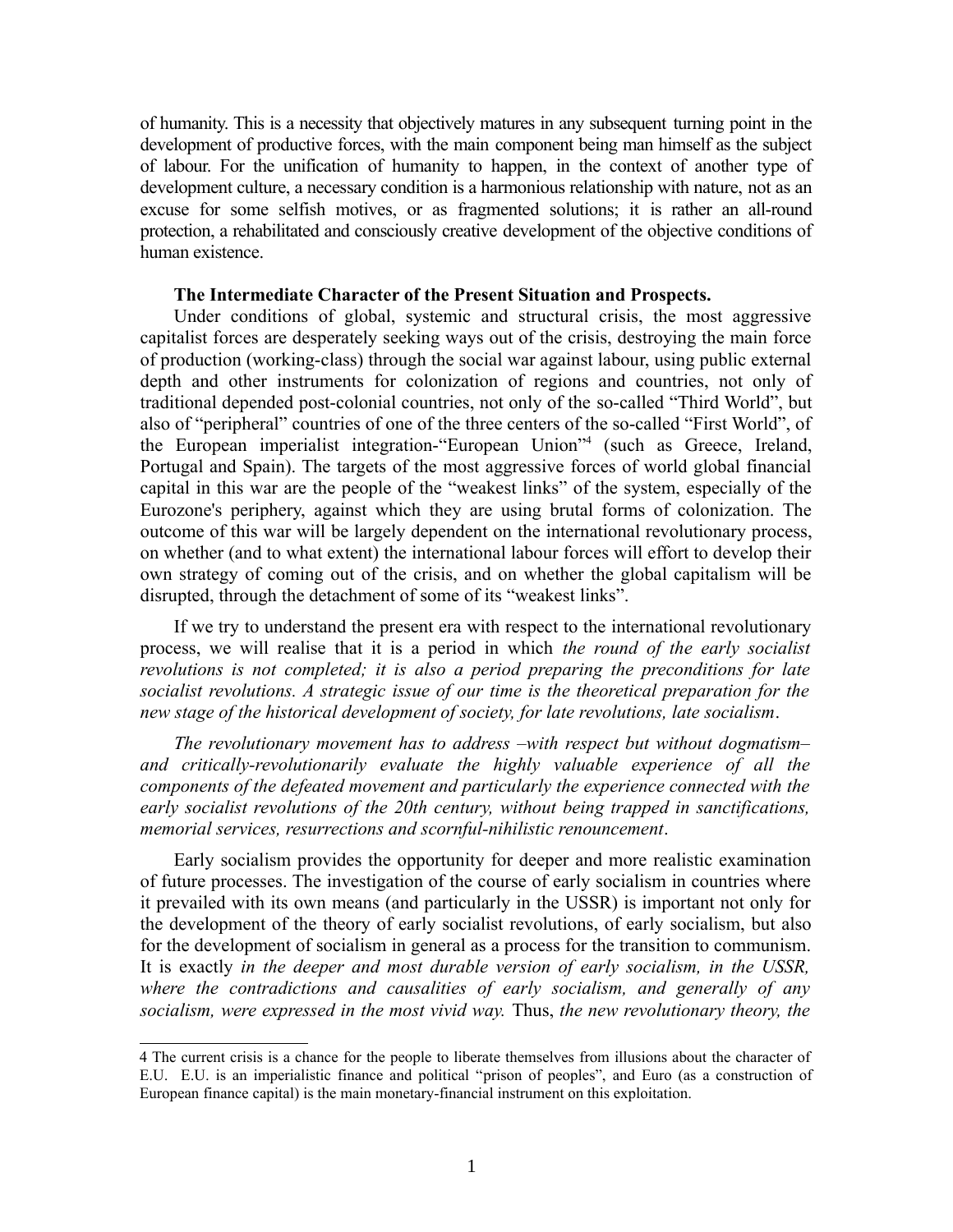*Logic of History, appeared in this country, when the contradictions of early socialism became visible and started the "self-criticism" of that society. Classical Marxism proved its power through the victories of the early socialist revolutions of the 20th century and the progress of early socialism. The weaknesses and inadequacies of classical Marxism started to appear when early socialism was unable to resolve its contradictions and the bourgeois counter-revolution prevailed in most of the countries of early socialism*.

*The defeat of one or some of the early socialist revolutions does not prove by no means that socialism, as a law-governed stage of the development of humankind, was completely and permanently defeated and that communism is a utopia for fantasts*. The defeat of the early socialist revolutions and the death of early socialism in some countries, or even in all early socialist countries, is not a warrant for historical pessimism, or for resignation from the communist prospect. *Revolutionists should be taught by their*  defeats and have more concrete targets after them, by renewing and redeploying their *forces*.

The global capitalist system that today dominates, despite its contradictions or, more specifically, via its contradictions managed to promote labour socialisation to a higher level before finally defeating the early socialist system (almost) completely. Counterrevolution and capitalist restoration are a necessary and law-governed (but not unavoidable) moment of this stage. The death of early socialism, the defeat –in the final analysis– of most of the early socialist revolutions is a very possible outcome of this historical period (although not an absolute necessity).

The emancipation of humankind, the elimination of alienation, presupposes a great increase in productive power, indicating a high degree of its development. Moreover, "this development of productive forces (which itself implies the actual empirical existence of men in their world-historical, instead of local, being) is an absolutely necessary practical premise because without it want is merely made general, and with destitution the struggle for necessities and all the old filthy business would necessarily be reproduced; and furthermore, because only with this universal development of productive forces is a universal intercourse between men established, which produces in all nations simultaneously the phenomenon of the "propertyless" mass (universal competition), makes each nation dependent on the revolutions of the others, and finally has put worldhistorical, empirically universal individuals in place of local ones" (Marx/Engels. *The German*…). The inability in moving from the extensive to the intensive development of production, on a large-scale, as well as the geographical restriction of the attempts in countries with middle and low developmental level of productive forces finally led to the already known outcome.

To put it mildly, it is naive to attribute the reasons for the defeat of early socialist revolutions and the restoration of capitalism mainly to subjective administration (Stalin, Khrushchev, bureaucracy, degeneration of the democracy of the soviets, treachery and errors of Perestroika leaders, etc).

The objective contradictions of early socialism (connected with its basic contradiction) broke out intensely. An essential term for the survival of early socialism via the practical resolution of these contradictions (by promoting the transformations towards communism) was also the foundation of a course based on serious and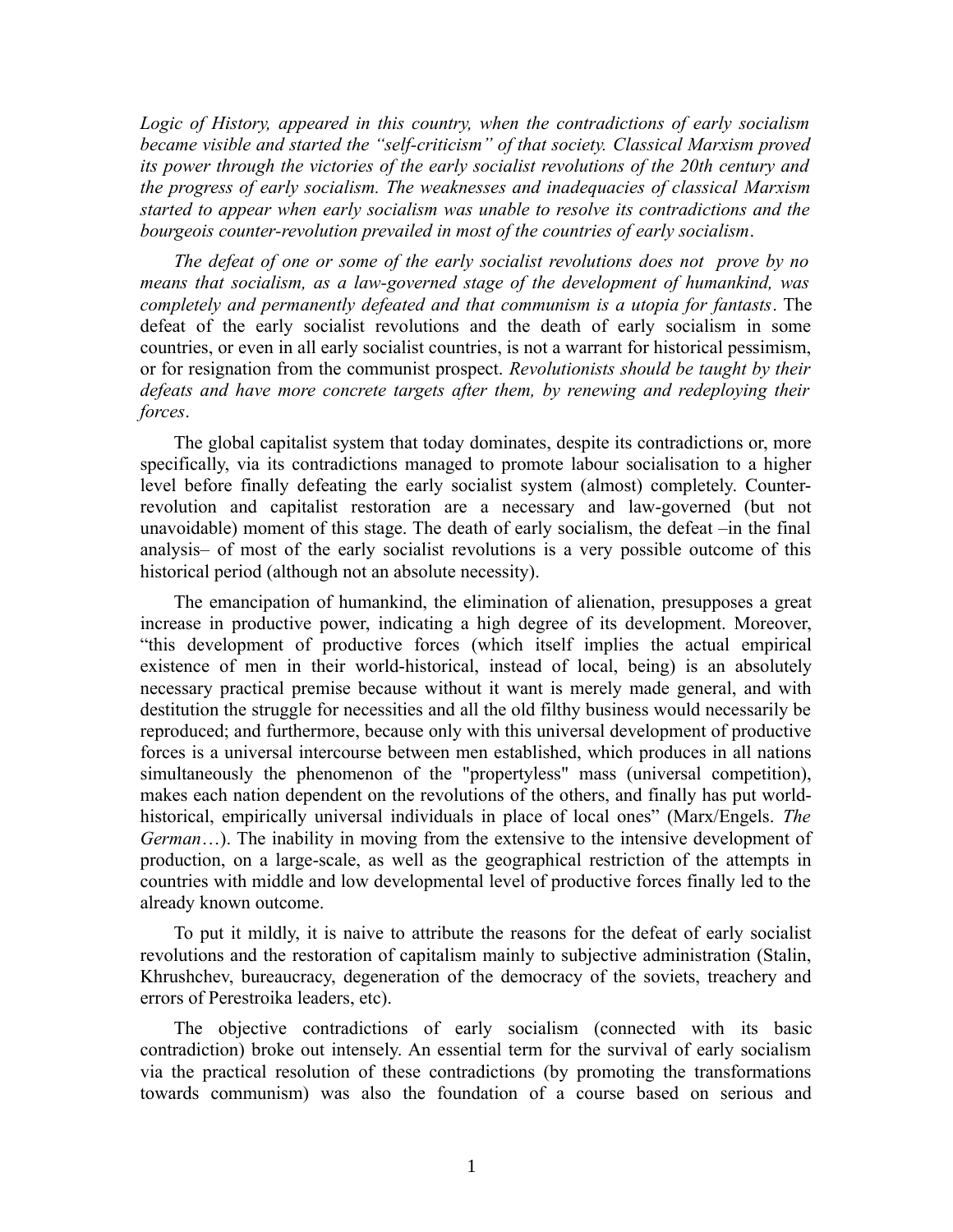systematic research. That was the difficult way. But the easiest way was followed: these contradictions were not researched and the "adopted" solutions accelerated the final predominance of counter-revolution and the restoration of capitalism.

The soviet administration was not able to produce such theoretical research or even to understand its necessity. But the defeat came mainly due to the fact that in the critical turning-point of history of early socialism there was neither objective nor subjective possibilities to resolve these contradictions.

The possibilities for restoring the historically antiquated regime are reversely proportionate to the breadth and depth of changes the revolution has brought about. But no counter-revolution can eliminate the revolutionary conquests it battles.

The lessons humankind can draw from the experience of early socialist revolutions are invaluable. The only thing it has to do is realize the possibility and the necessity for reconsidering history from the angle of revolutionary theory and methodology. These lessons mean mainly getting beyond simplifying patterns, doctrines and delusions by dialectically developing-sublating social theory and philisophy, including classical Marxism itself (see The Logic of History), by making the contradictoriness of the historical revolutionary process more concrete, as well as by making the law-governed prospects for a socialized humankind more concrete, not as a mere negation of capitalism, but positively, as a different type of culture, of civilization, within which the overall historical making of humankind is dialectically sublated.

## **Conclusions.**

There are two great and correlated problems, on the solution of which will be depend on the understanding of the nature of the era, the revolutionary theory and practice of our era: the theoretical reconstruction of the current stage of Capitalism and the positive definition/prediction of unified society, of communism. The dialectical approach of the Logic of History, suggests a periodization in accordance with a changing foundation, depending on the development of the main contradiction of this system, on the stages of scientific and technological revolution, on the character and the level of socialization of production, on the character and the level of the subject of the labour, on the correlation between extensive and intensive development, on the class strangle and on the world revolutionary process.

The globalized imperialism is a distinct development stage of capitalism, as during that stage: the dominance of multinational monopolistic conglomerates and of financial capital is shaped, the instant cash flows are becoming significant, the technological basis for the unification of production is created by the conglomerates, the redistribution of wealth among the multinational monopolistic groups is escalated and the major capitalist countries (as well as their poles) are struggling for redivision of land, subsoil, sea, air, space and power.

The social character of people's attitude to each other is developing regarding the conditions, process, and result of labour attitude towards nature, regarding the mode of production. The movement for socialism, the revolutionary process, emerges us a necessity on the contradictoriness development of the labour's social character.

According to the  $20<sup>th</sup>$  century's historical experience, two stages of revolutionary process and building of socialism in world scale are distinguished: the "Early" and the "Late" Socialist (communist) movements and revolutions. The Early Socialism emerges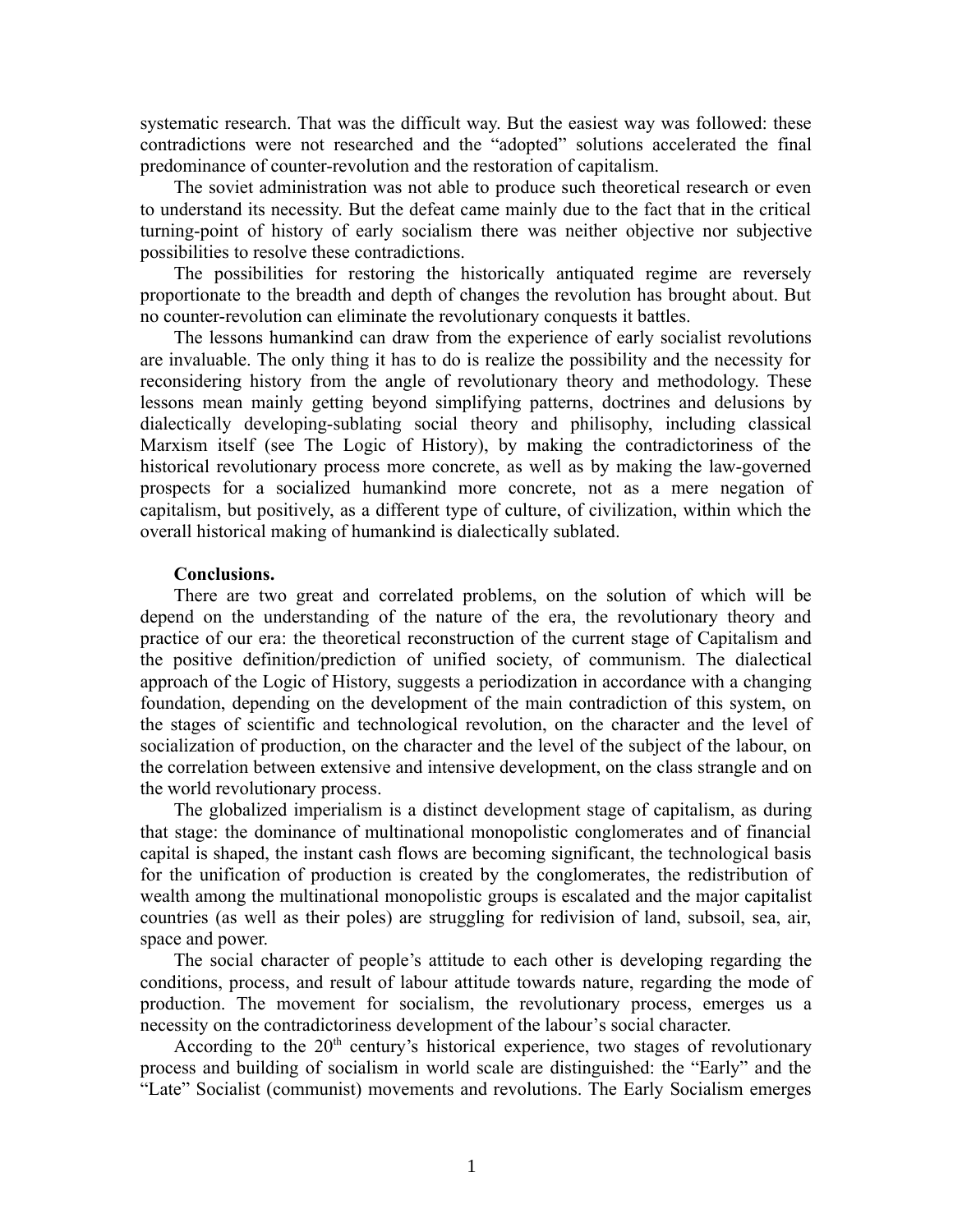and is developing on a material and technical base, which is not at all of corresponding socialism, in conditions of insufficiently socialised character of labour, while the capitalistic world has the supremacy in the correlation of forces.

The basic contradiction of early socialism (and of every socialism as a historical process) is the contradiction between the relations of production and the productive forces, between social property of the means of production (formal socialization, nationalization) and insufficient growth, "immaturity" of social character of production, or in other words, *the contradiction between formal, and real socialization.* The early socialism (and each socialism in general, as a process of making of communism) either will solve this basic contradiction moving to the mature socialized humankind (communism), or it will regress to the counterrevolution and to the restoration of Capitalism.

The Late Socialism begins developing on material and technical base which is corresponds to socialism, while the forces of socialism begin to surpass against forces of world of capital.

It is necessary to distinguish the Subject of Early from the Subject of Late Sosialist Revolutions, to define the correlation between both of them (accordingly, between the levels, the forms, the means and the ways of the organization and conducting the revolutionary struggle), to realise the concrete limits and the creative potential of the main revolutionary social force of era, the diversity and the inner unity of the components of nowadays working-class, to develop dialectically the scientific-theoretical, ideological, organization and practical aspects of the victorious revolutionary strangle of current era. The dogmatic ignorance of those radical changes, insisting on stereotypes, ideological and organizational-practical shapes, may lead to many failures and disappointments can bring catastrophic impact on development of the revolutionary movement.

We are living in an intermediate era, when early socialist revolutions are moving towards the completion of their cycle, while the late socialist revolutions have not started yet, but the preconditions for the transition to them are under configuration. On the one hand, the intermediate character of this period creates a feeling of immobility, of absence of prospect, while on the other hand it provides the opportunity for the development of theory. The latter will require long and systematic collective studies, given that the number and perplexity of the processes under investigation cannot be compared with what classical Marxism comprised. Basing on the achievements of dialectically developing theory (on describing, explaining and predicting the Logic of Historical process), a revolutionary movement in correspondence with the possibilities and the needs of the era will be developing on a practical-political and organizational level.

The theoretical and methodological approach of "*The Logic of History*" to the fundamental problems of social development (on "Early" Socialist revolutions, the extensive and intensive development of production forces, formal and real socialization etc.) provides a key to the comprehension of an objective reason for a number of social phenomena, opening a whole spectrum of research approaches. Such phenomena include, for example, the problem of *the objective reasons for the victory of the capitalist counterrevolution and restoration* as opposed to the prevailing reduction of these reasons to a subjective factor, the problem *of perspectives for mankind* etc.

The Current Structural Crisis of Capitalism (correlated with the impact of counterrevolution and capitalistic restoration in the most of the countries of the Early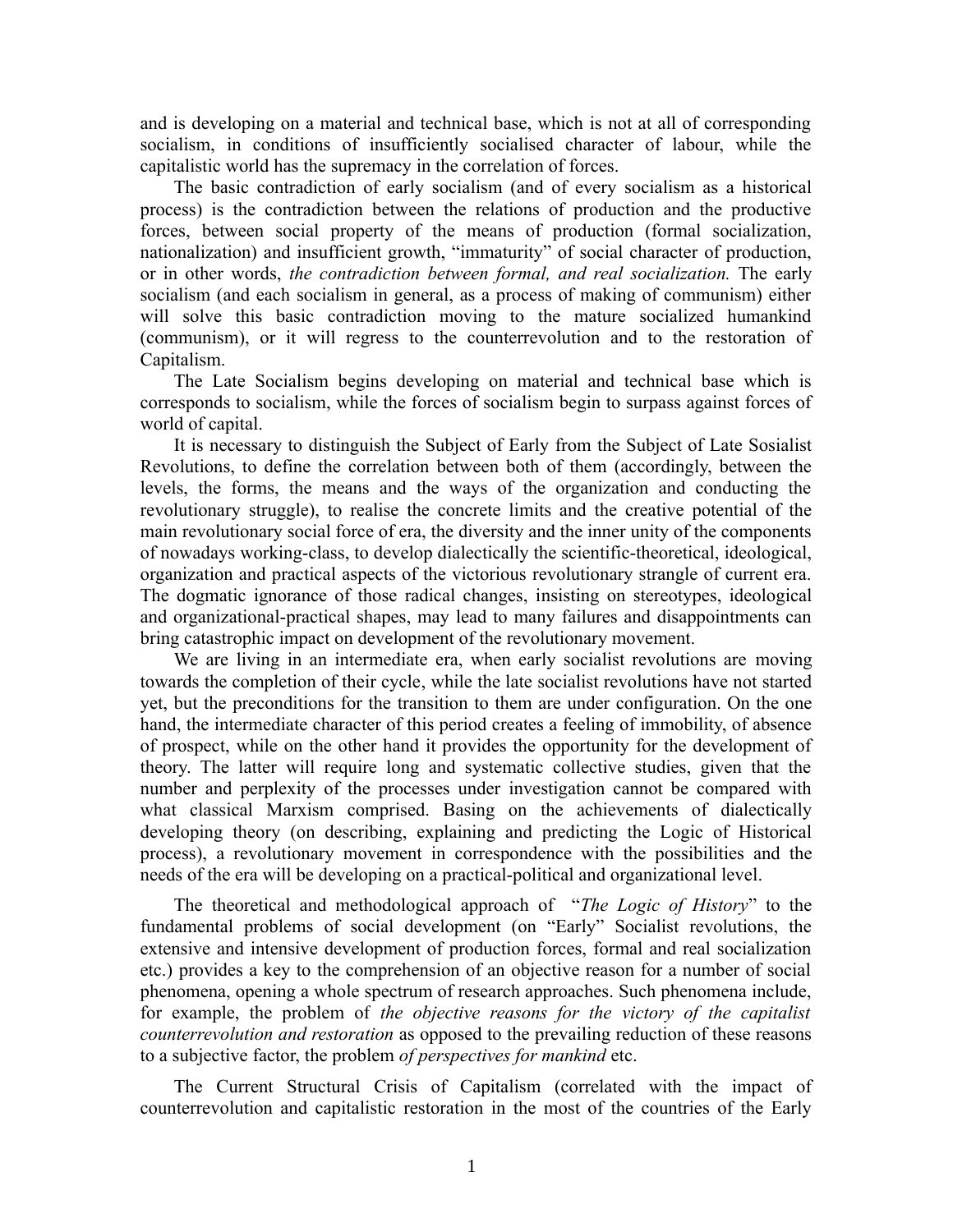Socialism of  $20<sup>th</sup>$  century) provides the opportunity to research the contradictions and the moving powers of that system. But the revolutionary theory is not a "pure" science, is not an academic issue. The revolutionists do not have the right to attend as apathetic spectators the social war and demographic catastrophe of the peoples, without contributing theoretically and practically in the race. Those contradictions, manifest themselves most relief in as most relieving for the "weakest links" of the system, where the situation<sup>[5](#page-16-0)</sup> (as a localized in time and space momentum of historical era) requires the development of a front, of a revolutionary movement, based on fundamental vital needs, for the survival of millions of people in an anti-imperialist struggle, for national and social liberation, for democratization, against the most aggressive forces of global financial capital, against new forms of colonialism. Through this theoretical and practical struggle will take place a very important radicalization of masses, in a process of maturation of the revolutionary subject for the unification of humankind.

#### **BIBLIOGRAPHY**

- "Global Green New Deal" Environmentally-Focused Investment Historic Opportunity for 21st Century Prosperity and Job Generation.
	- http://www.unep.org/documents.multilingual/default.aspdocumentid=548&articleid=5957&l=e n , available 29/8/2012.

Anderson, P. (1998). The Origins of Postmodernity, Verso.

Bakan, J. (2004), The Corporation. The Pathological Pursuit of Profit and Power, Constable.

Engels, F. (1884). The Origin of the Family, Private ownership and the State. In the Light of the Researches by Lewis H. Morgan. Preface to the First Edition. In: Marx & Engels Collected Works. Vol. 26. [http://www.marxists.org/archive/marx/works/1884/originfamily/preface.htm]available 29/8/2012.

Faber, D. (2006), The Political Ecology of Global Capitalism, Sociology G230.

Fukuyama, Francis. (1993). The End of History and the Last Man. HarperCollins Publishers.

Hegel G.W.F., The Philosophy of History, Translated by J. Sibree. http://www.class.uidaho.edu/mickelsen/texts/Hegel%20-%20Philosophy%20of %20History.htm, online, available 29/8/2012.

http://www.socant.neu.edu/faculty/faber/documents/SOC\_G230\_Syllabi.pdf

Huntington, Samuel. (1997).The Clash of Civilizations. Simon & Schuster Adult Publishing Group.

Ilyenkov, Evald. (1960). Dialectics of the Abstract & the Concrete in Marx's Capital. Progress Publishers, 1982; in: Evald Ilyenkov Archive 1924 – 1979, [http://marxists.anu.edu.au/archive/ilyenkov/index.htm,](http://marxists.anu.edu.au/archive/ilyenkov/index.htm) available 29/8/2012.

Kouvelakis, S. (2011). Facing the crisis: the strategic perplexity of the left. [In](http://www.google.com/url?sa=t&rct=j&q=kouvelakis&source=web&cd=9&cad=rja&ved=0CFoQFjAI&url=http%3A%2F%2Fwww.isj.org.uk%2Findex.php4%3Fid%3D727&ei=TFU9UMH_AdSHhQe174G4AQ&usg=AFQjCNHKDvneJvZ-pL_PTSYrjQAJjkp9nA)ternational Socialism. **<http://www.isj.org.uk/index.php4?id=727>**, available 29/8/2012.

Kouvelakis, S. (2011).THE GREEK CAULDRON. New Left Review 72, November-December 2011[.http://newleftreview.org/II/72/stathis-kouvelakis-the-greek-cauldron,](http://newleftreview.org/II/72/stathis-kouvelakis-the-greek-cauldron) available 29/8/2012.

<span id="page-16-0"></span>5 Any metaphysical detachment of situation from the historical era is completely unrealistic and ahistorical. *In dialectical methodology of history, situation is a localized in time and space momentum of historical era, especially during global systemic crisis in "weakest links".*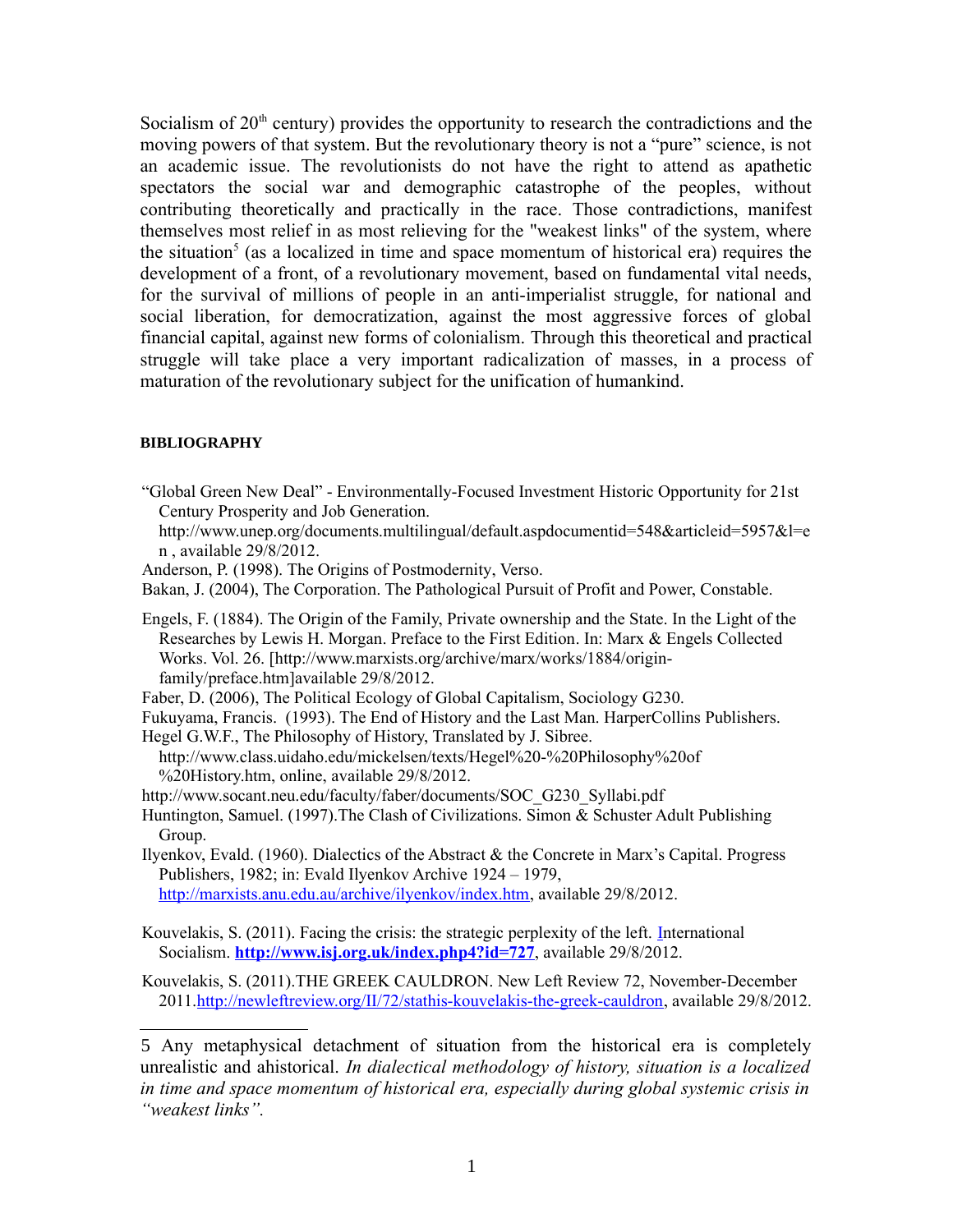Lapavitsas, C. (2012). Crisis in the Eurozone. Verso.

- Lenin, V.I. (1917) Imperialism, the Highest Stage of Capitalism, Lenin's Selected Works, Progress Publishers, 1963, Moscow, Volume 1, pp. 667–766. [http://www.marxists.org/archive/lenin/works/1916/imp-hsc/,](http://www.marxists.org/archive/lenin/works/1916/imp-hsc/) available 29/8/2012.
- Lenin, V.I. (1919). The State: A Lecture Delivered at the Sverdlov University. July 11, 1919, (Ленин В. И. О государстве, 1919, Соч. т.39).

[http://www.marxists.org/archive/lenin/works/1919/jul/11.htm], available 29/8/2012.

- Lilley S., (1965), Men, Machines and History: The Story of Tools and Machines in Relation to Social Progress, Lawrence & Wishart, London.
- Marx K., Engels F., The German Ideology, Collected Works. Volume 5. http://www.marxists.org/archive/marx/works/cw/volume05/index.htm, online, available 29/8/2012.
- Marx K., The Class Struggles in France, 1848 to 1850, Part IV. The Abolition of Universal Suffrage in 1850. http://www.marxists.org/archive/marx/works/1850/class-strugglesfrance/ch04.htm, online, available 29/8/2012.
- Marx K., The Poverty of Philosophy. Answer to the Philosophy of Poverty by M. Proudhon. Marx/Engels Collected Works Volume 6.

http://www.marxists.org/archive/marx/works/1847/poverty-philosophy/index.htm, online, available 29/8/2012.

- Marx, K.(1857-61), Outlines of the Critique of Political Economy (Grundrisse)[.http://www.marxists.org/archive/marx/works/1857/grundrisse/,](http://www.marxists.org/archive/marx/works/1857/grundrisse/) available 29/8/2012.
- Marx, K.(1867), Capital. A Critique of Political Economy,Volume I. First english edition of 1887, Translated: S.Moore and E.Aveling, edited by F.Engels. Progress Publishers, Moscow, USSR; [http://www.marxists.org/archive/marx/works/1867-c1/,](http://www.marxists.org/archive/marx/works/1867-c1/) available 29/8/2012.
- Marx, Karl and Engels, Fredrick. (1848). Manifesto of the Communist Party. II: Proletarians and Communists. [\[http://www.marxists.org/archive/marx/works/1848/communist](http://www.marxists.org/archive/marx/works/1848/communist-manifesto/index.htm)[manifesto/index.htm\]](http://www.marxists.org/archive/marx/works/1848/communist-manifesto/index.htm), available 29/8/2012.
- Marx, Karl. (1857-1858). Economic Manuscripts of 1857-58. Outlines of the Critique of Political Economy (First Version of Capital) In: Marx & Engels Collected Works. Vol. 28 - 29. [\[http://www.marxists.org/archive/marx/works/1857/grundrisse/ch01.htm\]](http://www.marxists.org/archive/marx/works/1857/grundrisse/ch01.htm), available 29/8/2012.
- Marx, Karl. 1849. Wage Labour and Capital. III. The Nature and Growth of Capital. Articles from the Neue Rheinische Zeitung. March 6—May 19, 1849. In: Marx & Engels Collected Works. Vol. 9. [\[http://www.marxists.org/archive/marx/works/1847/wage-labour/index.htm\]](http://www.marxists.org/archive/marx/works/1847/wage-labour/index.htm), available 29/8/2012.
- Marx, Karl. 1859. A Contribution to the Critique of Political Economy. Preface. In: Marx & Engels Collected Works. Vol. 29. [\[http://www.marxists.org/archive/marx/works/1859/critique](http://www.marxists.org/archive/marx/works/1859/critique-pol-economy/preface.htm#e1)[pol-economy/preface.htm#e1\]](http://www.marxists.org/archive/marx/works/1859/critique-pol-economy/preface.htm#e1), available 29/8/2012.
- Marx, Karl. Capital, Vol. I III. In: Marx & Engels Collected Works. Vol. 35, 36, 37. [\[http://www.marxists.org/archive/marx/works/cw/index.htm\]](http://www.marxists.org/archive/marx/works/cw/index.htm), available 29/8/2012.
- Meszaros I., Communism Is Not Utopia, http://lists.econ.utah.edu/pipermail/marxismthaxis/1999-November/015608.html, online, available 29/8/2012.
- Parenti M., (1997), Blackshirts and Reds. Rational Fascism and the Overthrow of Communism, City lights Books, San Francisco.
- Patelis, D. (2008). Revolutionary situation, Early Socialism and the Logic of History. Στο: Lab.RII, UNIVERSITÉ DU LITTORAL CÔTE D'OPALE, Laboratoire de Recherche sur l'Industrie et l'Innovation, CAHIERS DU LAB.RII, – DOCUMENTS DE TRAVAIL –, N°186 Juin 2008, RII's Working Papers, 2008: N 186.http://riien.univ-littoral.fr/? page\_id=38&page=2, http://ideas.repec.org/p/rii/riidoc/186.html και [http://econpapers.repec.org/paper/riiriidoc/186.htm,](http://econpapers.repec.org/paper/riiriidoc/186.htm) available 29/8/2012.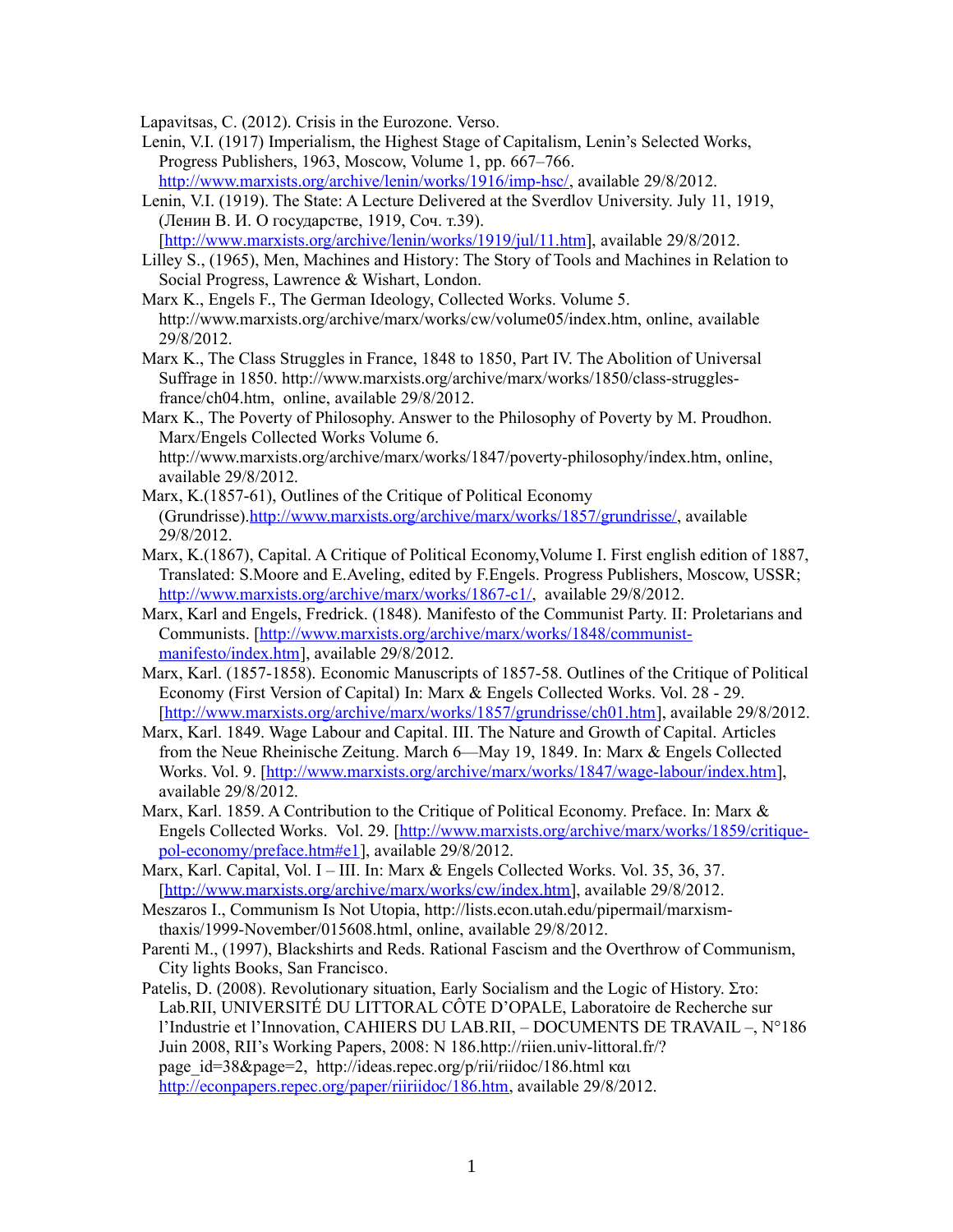- Patelis, D. (2009). October Revolution and Logic of History: contratictions of early socialism and prospects for humankind, στο: Fragmentos de Cultura, Vol. 19, No 5 (2009) - Filosofia, p. 711- 734. [http://seer.ucg.br/index.php/fragmentos/article/view/1157,](http://seer.ucg.br/index.php/fragmentos/article/view/1157) available 29/8/2012.
- Patelis, D. (2012). Capital accumulation, crisis and 'return to nature'?. In: B. Laperche, N. Levratto and D. Uzunidis ed., Theoretical origins and political aspects of the ecological opportunity), in: Crisis, Innovation and Sustainable Development. The ecological opportunity. Cheltenham, UK – Northampton, MA, USA. Published by Edward Elgar.
- Perez, C. (2004), "Finance and Technical Change: A Long-term View". The Elgar Companion to Neo-Schumpeterian Economics. H. Hanusch, A. Pyka (eds.). Cheltenham: Edward Elgar.
- Perez, C. (2007), Great Surges of Development and Alternative Forms of Globalization. http://www.carlotaperez.org/papers/GreatSurges\_and\_Globalization.pdf, available 29/8/2012.
- Research on Money and Finance. 2010. The Eurozone between Austerity and Default, C. Lapavitsas, A. Kaltenbrunner, G. Lambrinidis, D. Lindo, J. Meadway, J. Michell, J.P. Painceira, E. Pires, J. Powell, A. Stenfors, N. Teles, Occasional Report 2, September, [www.researchonmoneyandfinance.org,](http://www.researchonmoneyandfinance.org/) available 29/8/2012.
- Richta R. (1969), Civilization at the Crossroads; social and human implications of the scientific and technological revolution, White Plains, International Arts and Sciences Press, N.Y.
- Rubin, I. I. (1972), Essays on Marx's Theory of Value. Detroit: Black and Red.
- Salomoni A. (2006), Ο Λένιν και η Ρώσικη επανάσταση. Κέδρος, Αθήνα.
- Scientific Progress, the Universities and the Federal Government, 1960, Washington, D.C.
- Silver, B. (2003). Forces of Labor. Workers' Movements and Globalization since 1870. Cambridge: Cambridge University Press.
- The Actual Methodology of Marxism and Prospects for its Development. 2003. Materials from the International Scientific Conference dedicated my to the issue of the monograph by Vazulin V.A. (The Logic of K. Marx's "Capital") on December, 28, 2002. Moscow. (Актуальность методологии марксизма и перспективы её развития. Материалы Международной научной конференции, приуроченной к выходу в свет монографии В. А. Вазюлина «Логика «Капитала» Карла Маркса» 28 декабря 2002 года. Москва 2003). [\[http://ilhs.narod.ru/281202.htm\]](http://ilhs.narod.ru/281202.htm), available 29/8/2012.

The Club of Rome. [http://www.clubofrome.org/eng/home/,](http://www.clubofrome.org/eng/home/) available 29/8/2012.

- The Cuban Revolution. http://www.geocities.com/CapitolHill/3240/english.html, online, available 29/8/2012.
- The Green New Deal. http://www.neweconomics.org/projects/green-new-deal , available 29/8/2012.
- The International "Logic of History" School, http://www.ilhs.tuc.gr/en/index.htm, online, available 29/8/2012.
- Uzunidis, D. (2006), "Science and technology in today's economy. the fourth stage in the organisation of production", Working Papers 125, Laboratoire de Recherche sur l'Industrie et l'Innovation. ULCO / Research Unit on Industry and Innovation.
- Uzunidis, D., Patelis, D. (2010). Le nouveau mercantilisme, la mondialisation et sa crise. in: Recherches internationales N° 88, pp.19-39
- Vazjulin, V. A. (2005), Die Logik des "Kapitals" von Karl Marx, Übersetzung aus dem теории и методологии. М. 1988). [\[http://www.ilhs.tuc.gr/ru/istoriioglav.htm\]](http://www.ilhs.tuc.gr/ru/istoriioglav.htm), available 29/8/2012.
- Vazjulin, V. A. (2011), Die Logik der Geschichte, Übersetzung aus dem Russischen von Gudrun Havemann. Herstellung und Verlag: Books on Demand GmbH.
- Vazulin V. A. (1975). The making of K. Marx's scientific research method. Moscow. (Вазюлин В.А. Становление метода научного исследования К. Маркса. М. 1975). [\[http://www.ilhs.tuc.gr/ru/STANAVLENIEoglav.htm\]](http://www.ilhs.tuc.gr/ru/STANAVLENIEoglav.htm), available 29/8/2012.
- Vazulin, V. A. (1992). On the Social Philosophy of History. (Вазюлин В.А. О социальной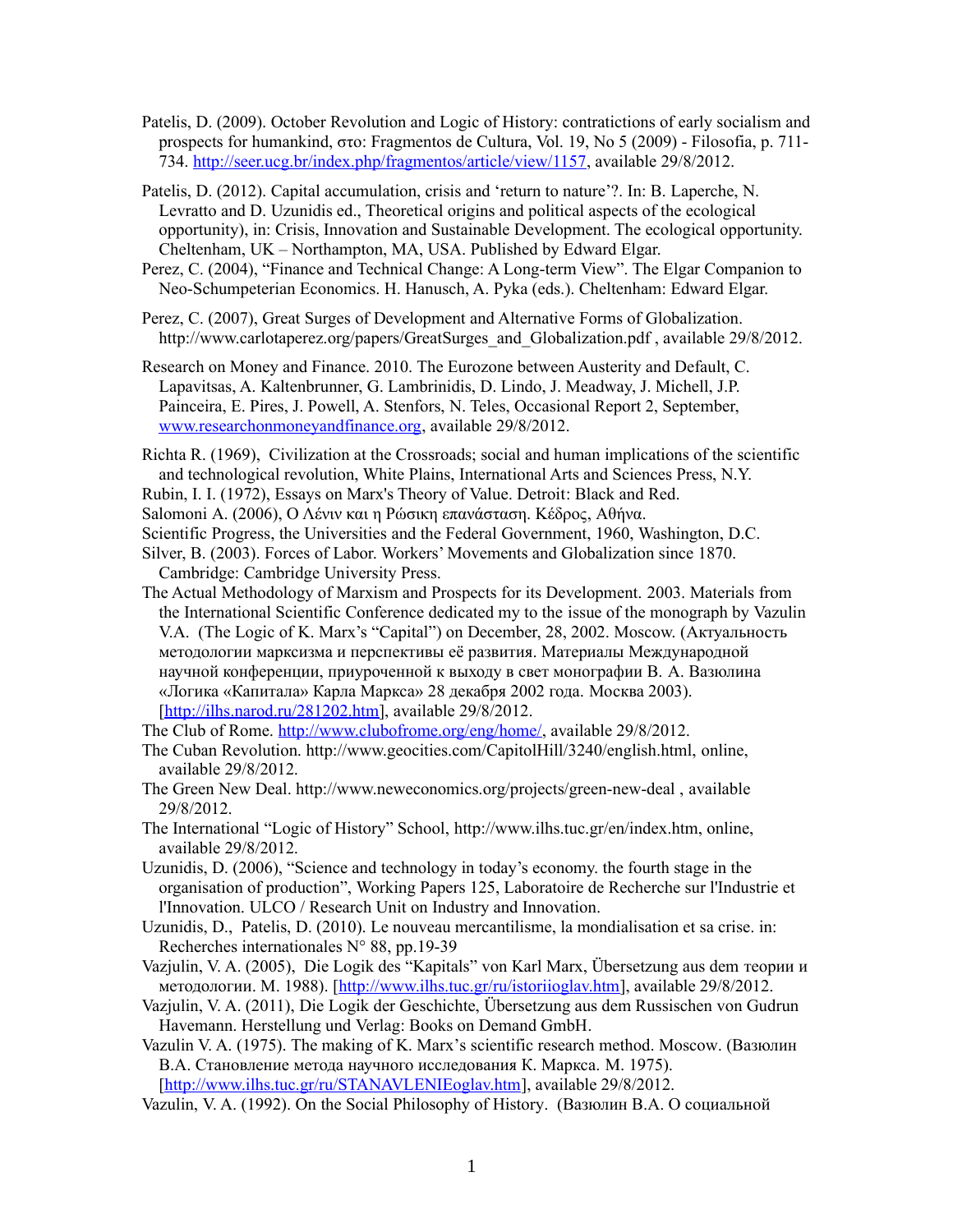философии истории). In: Социологические исследования, № 12, 1992, с. 90-97. [http://www.ilhs.tuc.gr/ru/stat23.htm], available 29/8/2012.

- Vazulin, V. A. (2002). The Logic of K. Marx's "Capital". 2nd Edition. Moscow. (Вазюлин В.А. Логика «Капитала» К. Маркса. М. 1968, 2002). [\[http://www.ilhs.tuc.gr/ru/lk.htm\]](http://www.ilhs.tuc.gr/ru/lk.htm), available 29/8/2012.
- Vazulin, V. A. (2005), The Logic of History. Questions of Theory and Methodology, Moscow, Moscow Humanitarian University Press. [http://www.ilhs.tuc.gr/ru/istoriioglav.htm,](http://www.ilhs.tuc.gr/ru/istoriioglav.htm) available 29/8/2012.
- Vazulin, Viktor Alexeevich. 1992. On the Social Philosophy of History. (Вазюлин В.А. О социальной философии истории). In: Социологические исследования, № 12, 1992, с. 90- 97. [\[http://www.ilhs.tuc.gr/ru/stat23.htm\]](http://www.ilhs.tuc.gr/ru/stat23.htm), available 29/8/2012.
- Wikipedia, Science and technology in the Soviet Union.
- http://en.wikipedia.org/wiki/Research\_in\_the\_Soviet\_Union, online, available 29/8/2012. Works of the International "Logic of History" School. 1993. Vol. 1. The Logic of History and the Perspectives of the Scientific Development. Moscow. (Труды международной логико-

исторической школы. Выпуск 1. Логика истории и перспективы развития науки. M.1993). [\[http://www.ilhs.tuc.gr/ru/VIPUSK1.htm\]](http://www.ilhs.tuc.gr/ru/VIPUSK1.htm), available 29/8/2012.

- Works of the International "Logic of History" School. 1995. Vol. 2. History and Reality: Studies on Theory and Practice. Moscow. (Труды международной логико-исторической школы. Выпуск 2. История и реальность: уроки теории и практики. М. 1995). [\[http://www.ilhs.tuc.gr/en/history\\_reality.htm\]](http://www.ilhs.tuc.gr/en/history_reality.htm), available 29/8/2012.
- Ziegler, J. (2002), Les nouveaux maîtres du monde et ceux qui leur resistent [The New Rulers of the World and Those Who Resist Them], Paris: Fayard.
- Ziegler, J. (2005), L'empire de la honte [The Empire of Shame], Paris: Fayard.
- Вазюлин В.А., (1990). Неизбежность коммунизма, Экономические науки. N 9. С.123-128. http://www.ilhs.tuc.gr/ru/stat21.htm, online, available online, available 29/8/2012.
- Вазюлин В.А., (1992). О социальной философии истории, Социологические исследования, N 12. С. 90-98. http://www.ilhs.tuc.gr/ru/stat23.htm, online, available 29/8/2012.
- Вазюлин В.А., (2005). Логика истории. Вопросы теории и методологии, СГУ, Москва and: http://www.ilhs.tuc.gr/ru/istoriioglav.htm, online, available 29/8/2012.
- Глазьев, С. Ю. (2009), "Мировой экономический кризис как процесс смены технологических укладов" Вопросы экономики, № 3, pp. 26-38. [GLAZEV, S. J., The global economic crisis as a process of changing technological structures].

Глазьев, С. Ю. (2009). "Мировой экономический кризис как процесс смены технологических укладов" Вопросы экономики, № 3, pp. 26-38. [GLAZEV, S. J., The global economic crisis as a process of changing technological structures], available 29/8/2012.

Долгосрочный прогноз научно-технологического развития Российской Федерации (до 2025 года). Потенциал и позиции России на рынке технологий. [Long-term prognosis for Scientific and Technological Development of the Russian Federation (2025). Potential, and Russia's position in the technology marketplace.] [http://protown.ru/information/doc/4295.html,](http://protown.ru/information/doc/4295.html) available 29/8/2012.

Донгаров А.Г., (1990). Иностранный капитал в России и СССР. Москва.

- Кошель В.А., (ред.), (2003). Актуальность методологии марксизма и перспективы её развития, С.Г.У., Москва http://www.ilhs.tuc.gr/ru/281202.htm, online, available 29/8/2012.
- Кризис капитализма финансовых рынков испытание для левых. [The ongoing crisis of financial capitalism, - a test for the left] [http://scepsis.ru/library/id\\_2431.html,](http://scepsis.ru/library/id_2431.html) available 29/8/2012.

Ленин В.И., 1958-1965, Полное Собрание Сочинений, т. 1-55. Москва.